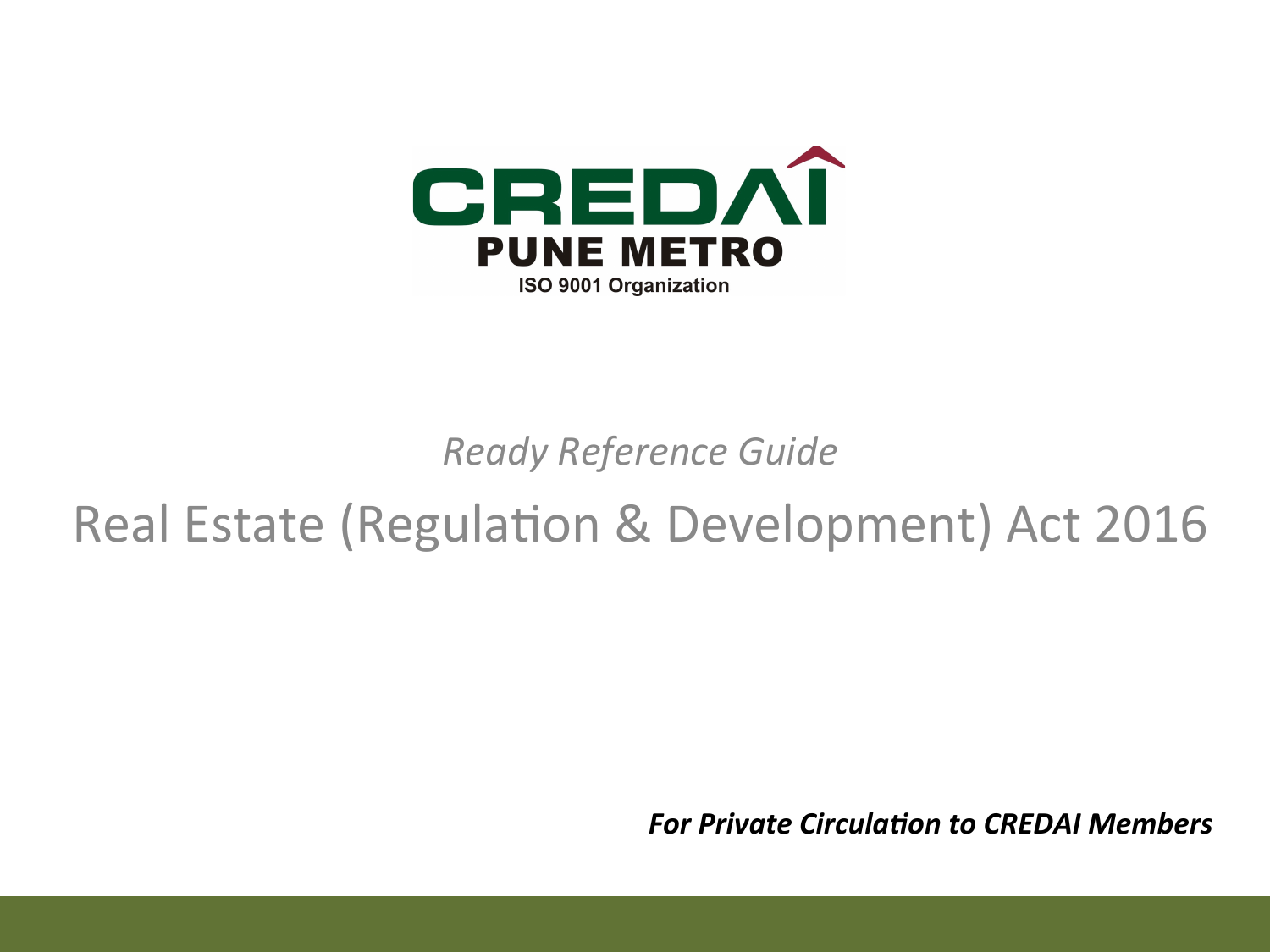### **RERA Presentation Committee**



| <b>Name</b>                | <b>Designation</b>                                     | Email ID                                              |
|----------------------------|--------------------------------------------------------|-------------------------------------------------------|
| Shri Shantilal Kataria     | President                                              | info@adityabuilders.com<br>katariashantilal@gmail.com |
| <b>Shri Suhas Merchant</b> | <b>Vice President</b>                                  | srmerchant@vsnl.com                                   |
| Adv I P Inamdar            | Chairman - Legal Committee                             | ipi@ahurabuilders.com                                 |
| CA Vinit Vyankatesh Deo    | <b>CMD, Posiview Consulting</b><br>(Knowledge Partner) | vinit@posiview.in<br>(www.posiview.in)                |

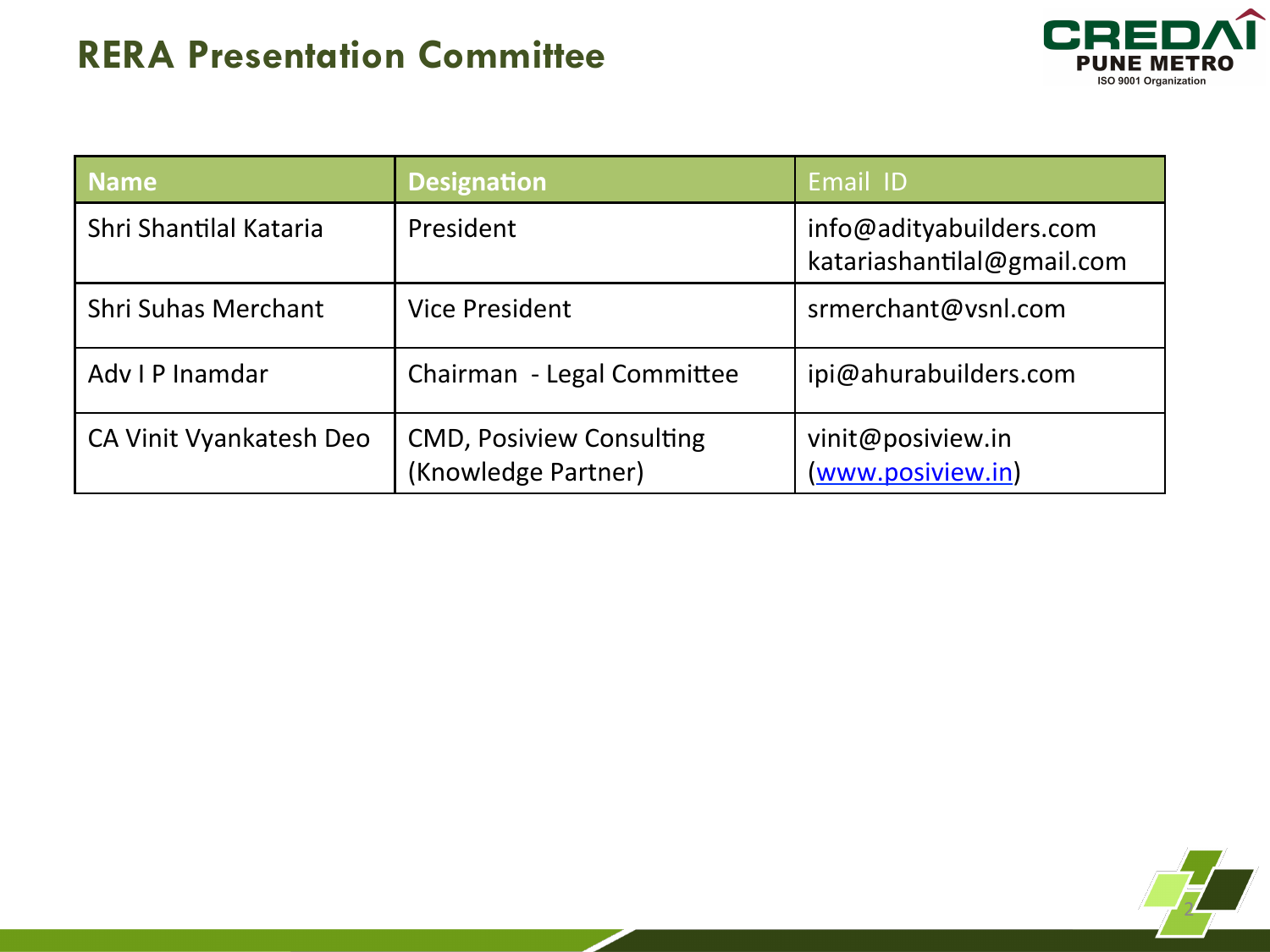### **Message to Readers**



Dear CREDAI Members,

The Real Estate Regulation Act, 2016 (RERA) is going to transform our community into a new generation of Developers. Real Estate is a vast sector spread across length and breadth of India and second largest contributor to employment as well as large chunk of GDP. Hence, we appeal to the Central and State Governments to do a gradual activation of various provisions of RERA and Rules over the next few years so that there will be an orderly and planned transformation of this critical sector.

We have put together this summary of key provisions of RERA and their impact on business for quick and easy reading by Developers. This will serve as a ready reference guide to you and your team for reading and understanding the full Act, whose link for download is also given in the slides.

I take this opportunity to urge all of you to focus on "3Ps" of your business to succeed in this new " $'FRA$  of  $RFRA$ ":

- Planning
- Presentation
- Performance

*Wishing you all continued success and prosperity in business!* 

Yours in Service, **President CREDAI - Pune Metro & Members, RERA Presentation Committee** 

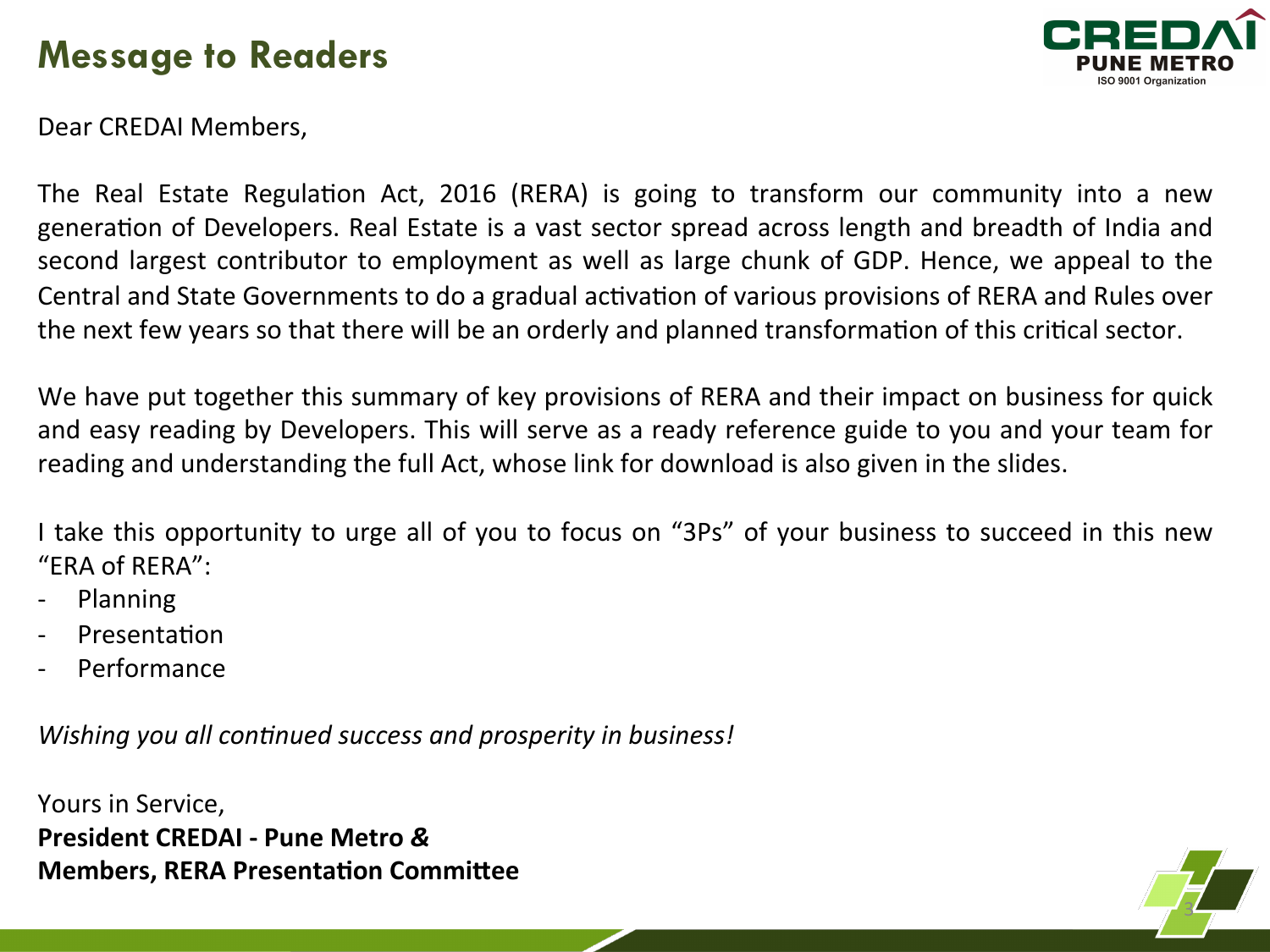### **Understanding RERA: Quick View for Developers**



| Nature,<br><b>Structure &amp;</b><br><b>Status</b> | <b>Utilisation of</b><br><b>Funds</b>                             | Funding &<br>Repayment              | <b>Success</b><br>Mantra            |
|----------------------------------------------------|-------------------------------------------------------------------|-------------------------------------|-------------------------------------|
| <b>Definitions</b>                                 | Cost of the<br>Project                                            | <b>Cancellation of</b><br>Apartment | <b>Preparing for</b><br><b>RERA</b> |
| <b>Registration of</b><br>Project                  | <b>Construction &amp;</b><br><b>Alteration to</b><br><b>Plans</b> | Possession &<br>Maintenance         | <b>RERA: Impact</b><br>on Costs     |
| <b>Revocation of</b><br>Registration               | Allottee:<br><b>Rights &amp;</b><br><b>Duties</b>                 | Formation of<br>Society             | <b>Real Estate</b><br>Agents        |
| Advertisement<br>& Model<br>Apartment              | <b>Booking &amp;</b><br><b>Sales</b>                              | Penalties                           | <b>Pending Cases</b>                |

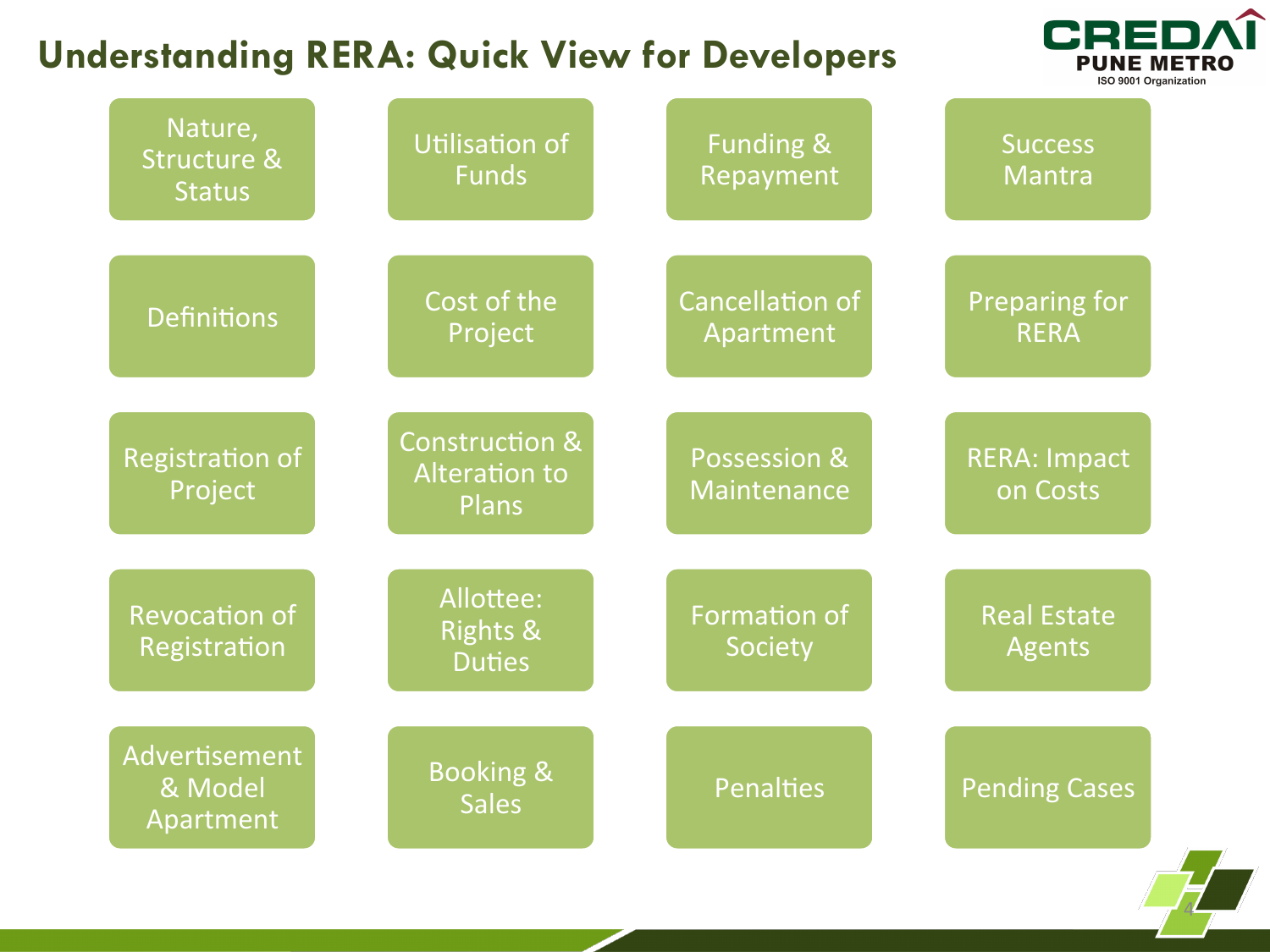## **What is the Nature of RERA?**



#### *RERA is a Central Act with some authority delegated to State Governments*

| <b>Provision</b>                                             | <b>Impact</b>                                                                                                                                                                                                            |
|--------------------------------------------------------------|--------------------------------------------------------------------------------------------------------------------------------------------------------------------------------------------------------------------------|
| <b>Basis of RERA</b>                                         | Created under Entry 6 and 7 of the Concurrent List in 7 <sup>th</sup> Schedule of<br>the Constitution of India                                                                                                           |
| Entry 6                                                      | Transfer of property other than agricultural land; registration of<br>deeds and documents.                                                                                                                               |
| Entry 7                                                      | Contracts, including partnership, agency, contracts of carriage, and<br>other special forms of contracts, but not including contracts relating<br>to agricultural land.                                                  |
| Nature of RERA                                               | <b>RERA governs:</b><br>- relationship between Buyer (Allottee) and Seller (Promoter/Agent)<br><b>RERA DOES NOT govern:</b><br>development of land and<br>construction of buildings                                      |
| Objective of RERA                                            | Preamble of RERA says it's a Bill for "regulation and promotion of<br>real estate sector and to ensure SALE of plot, apartment, building in<br>efficient and transparent manner and to protect interest of<br>consumers" |
| Relationship<br>between Central &<br><b>State Government</b> | The Act will be a Central Act with delegated Authority to State<br>Governments for certain activities like making Rules suiting local<br>conditions, appoint Authority, Appellate Tribunal etc.                          |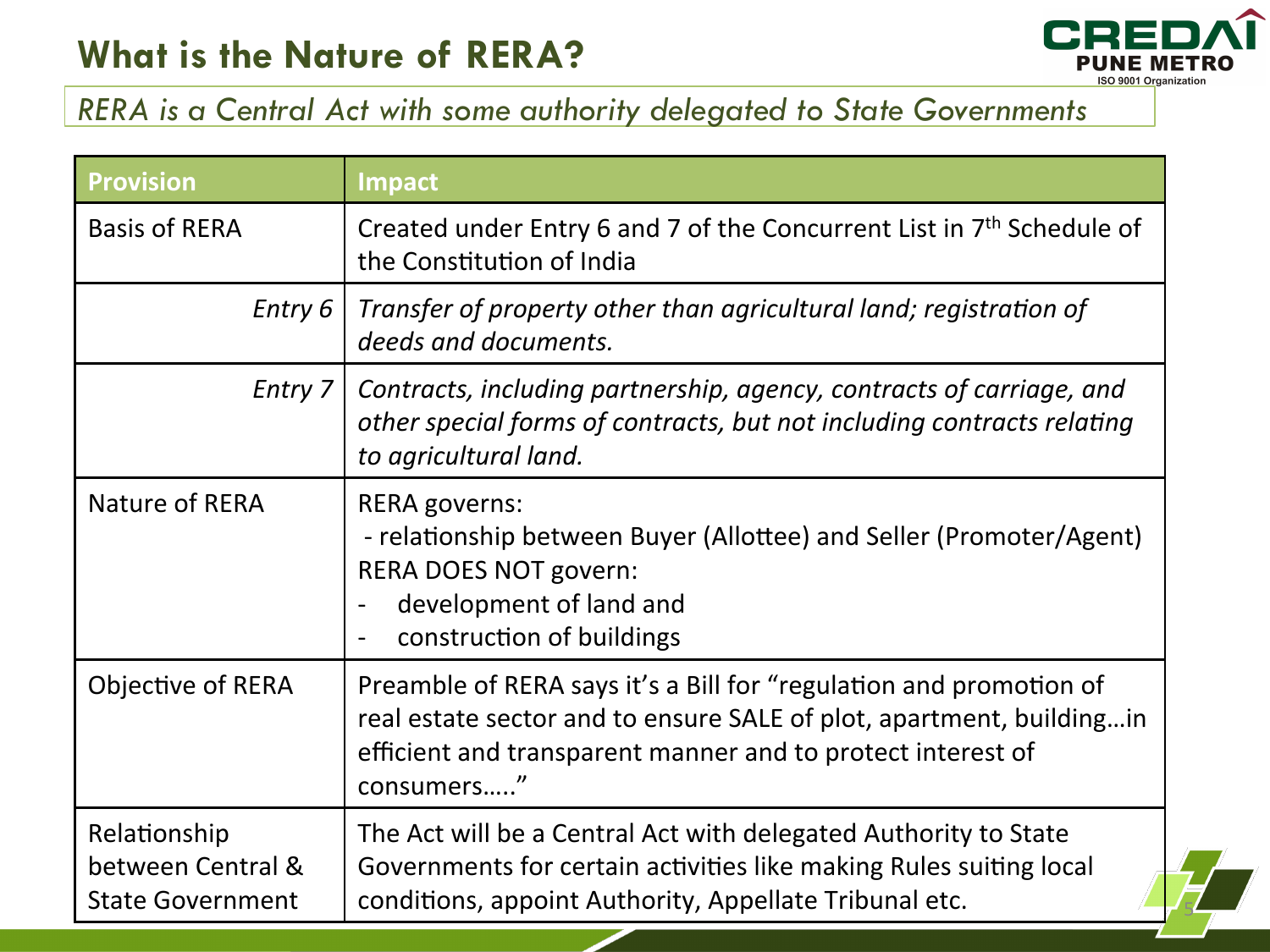## **Status of RERA**



#### *Act can come into force sooner as Powers given to State Government*

| <b>Step</b>                                                                     | <b>Timeline</b>                                                                   |
|---------------------------------------------------------------------------------|-----------------------------------------------------------------------------------|
| Passed by Rajya Sabha                                                           | $10th$ March 2016                                                                 |
| Passed by Lok Sabha                                                             | $15th$ March 2016                                                                 |
| Assent of the President of India                                                | 25 <sup>th</sup> March 2016                                                       |
| Publishing of Act in Official Gazette                                           | 26 <sup>th</sup> March 2016                                                       |
| Date of Act Coming in Force                                                     | <b>Central Government to publish a</b><br><b>Notification in Official Gazette</b> |
| <b>State Government to frame Rules</b>                                          | Within 6 months of Commencement                                                   |
| State Government MUST setup Real Estate<br><b>Regulatory Authority (Note 1)</b> | Time of 1 year from act coming into<br>force given to State Governments           |
| State Government MUST setup Real Estate<br>Appellate Tribunal (Note 2)          | Time of 1 year from act coming into<br>force given to State Governments           |

*Note 1:* State Government has been given Power to appoint any Authority or Person by Order *(no need for notification?)* preferably **Secretary Department of Housing to act as Authority** *till actual Authority is established Note 2: : State Government has been given Power to appoint by Order (no need for notification?)* any Appellate Authority functioning under any Law to act as Tribunal under *this Act till actual Tribunal is established*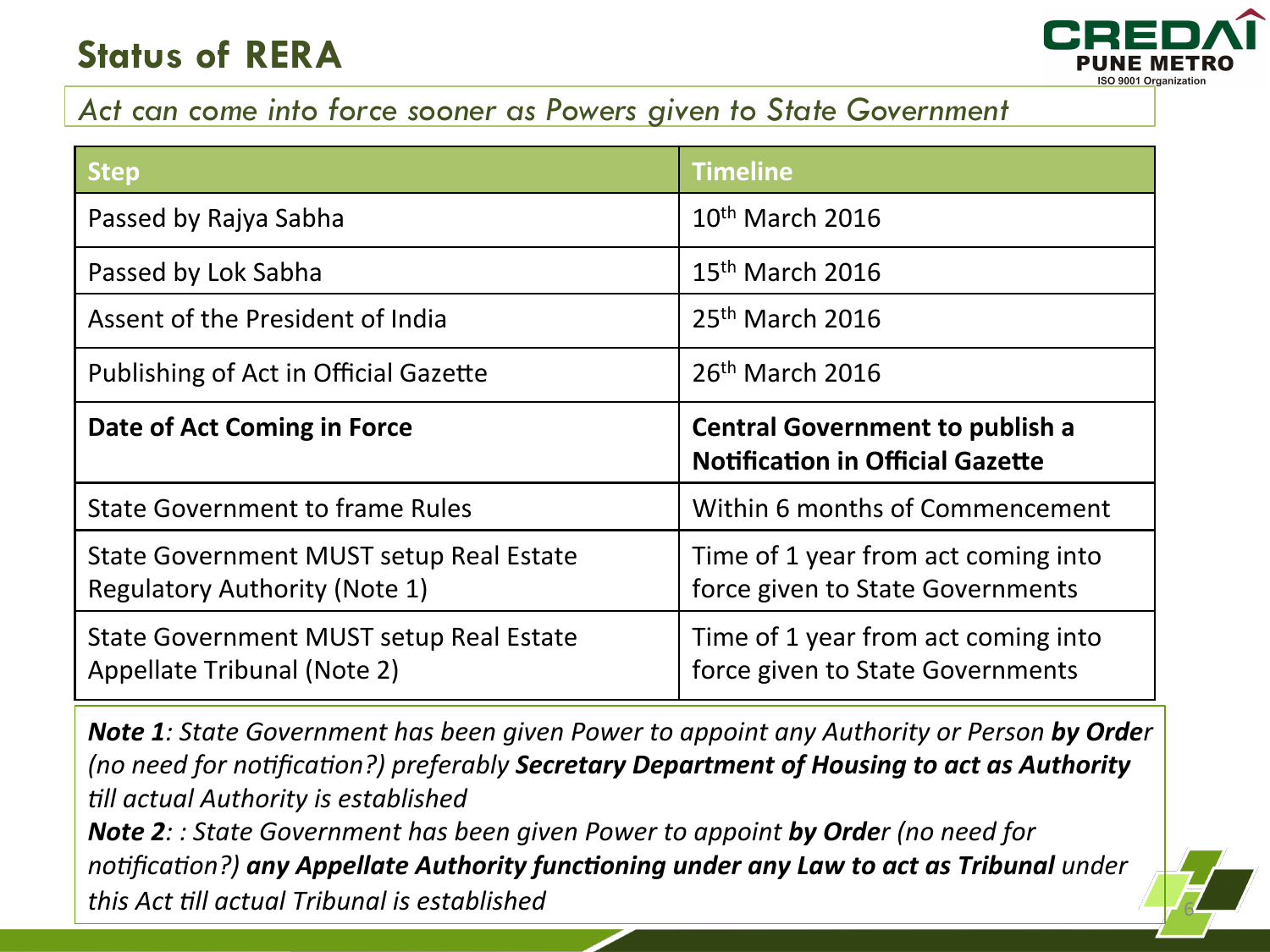### **Structure of RERA**



#### *RERA has 10 Chapters – 5 are Crucial from Business angle*

| Procedural           | <b>Business / Finance</b>                              | <b>Administrative</b>       |
|----------------------|--------------------------------------------------------|-----------------------------|
| I. Preliminary       | I. Definitions                                         | <b>VI. Advisory Council</b> |
| V. RER Authority     | II. Registration                                       | IX. Audit                   |
| <b>VII. Tribunal</b> | <b>III. Functions and Duties of</b><br><b>Promoter</b> | X. Miscellaneous            |
|                      | <b>IV. Allottees</b>                                   |                             |
|                      | <b>VIII. Penalties</b>                                 |                             |

*Note 1: Roman numbers in table are Chapter numbers in RERA. The full names of the Chapter has been shortened for better understanding and presentation* 

Link to download RERA:

http://164.100.47.4/BillsTexts/RSBillTexts/PassedRajyaSabha/realest-238-RSP-E.pdf

**Status of Maharashtra Ownership of Flat Act (MOFA) (and similar Acts in other States)** RERA has repealed only the Maharashtra Housing and Regulation Act, 2012 and hence MOFA is still applicable. Once date of commencement of RERA is notified in Official Gazette, *the provisions of MOFA (and similar Acts in their respective states) will continue to apply to the extent that they are not inconsistent with RERA.*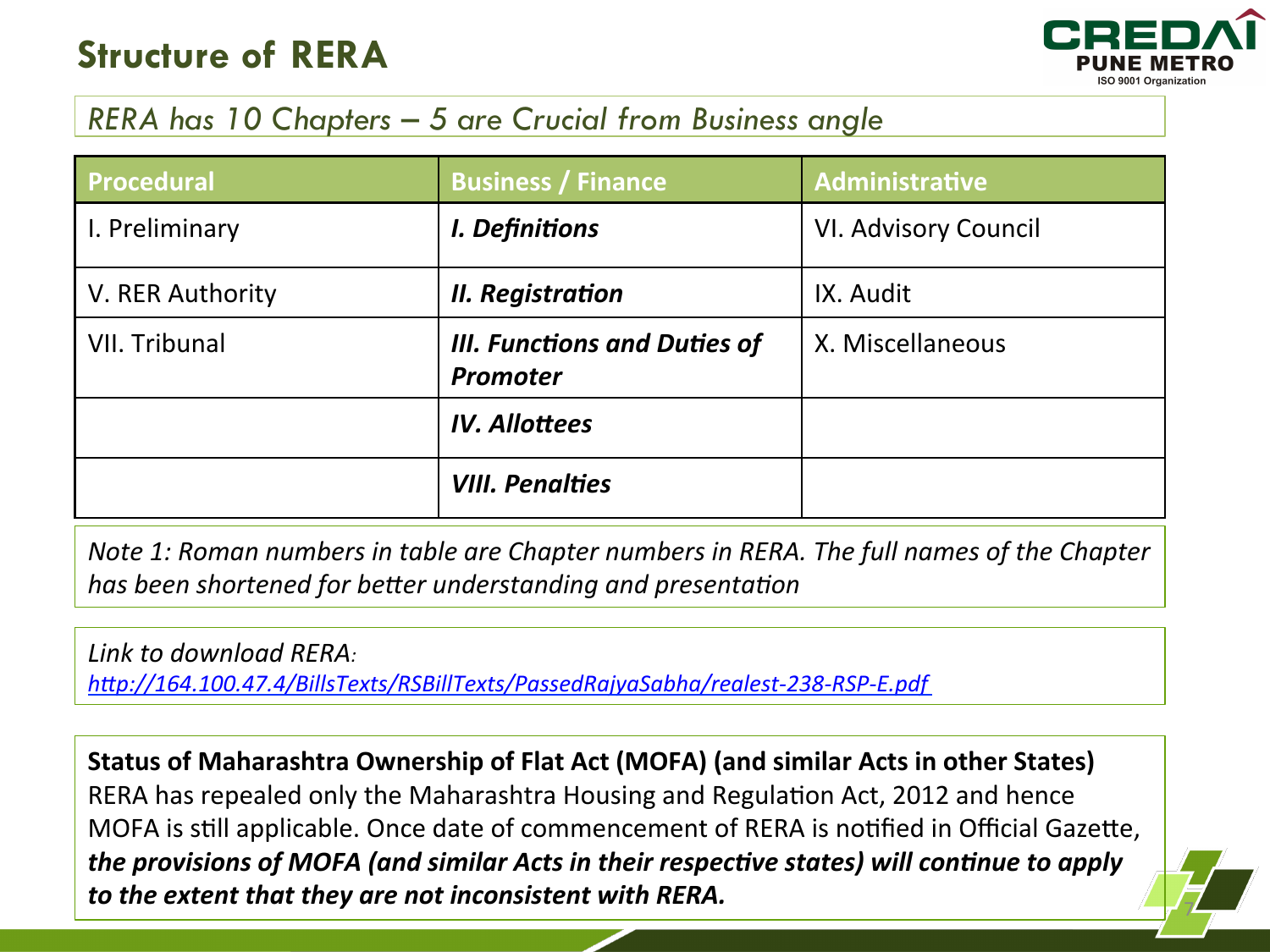## **Definitions**



8 

### *Summary of Key Definitions required for understanding the Act*

| <b>Provision</b>                        | <b>Impact</b>                                                                                                                            | Planning / Issue                                                                                                              |
|-----------------------------------------|------------------------------------------------------------------------------------------------------------------------------------------|-------------------------------------------------------------------------------------------------------------------------------|
| <b>Building</b>                         | Any structure used for residential,<br>commercial, business, profession<br>trade purpose                                                 | Every type of construction<br>covered                                                                                         |
| Carpet Area                             | Refer Slide Definition: Carpet Area                                                                                                      | Carpet Area will have to be<br>clearly disclosed everywhere                                                                   |
| <b>Common Areas</b>                     | <b>Refer Slide Definition: Common</b><br>Areas                                                                                           | Alteration would need consent<br>of $2/3^{rd}$ allottees                                                                      |
| <b>Estimated Cost of</b><br>the Project | Total cost involved in developing the<br>real estate project and includes the<br>land cost, taxes, cess development<br>and other charges | Includes Land and approval cost.<br>While levying penalty, estimated<br>cost as decided by Authority is<br>taken as the basis |
| Promoter                                | Wide definition to cover all people<br>involved in developing and selling                                                                | Seller, Contractor, POA Holder,<br><b>JV Partner</b>                                                                          |
| <b>Real Estate Project</b>              | Development of building or plots for<br>sale.                                                                                            | Development of project for Sale<br>is only covered                                                                            |
| Sanctioned Plan                         | All Plans, approvals and Permissions<br>prior to start of Project                                                                        | Registration of Project only after<br><b>Plans Sanctioned</b>                                                                 |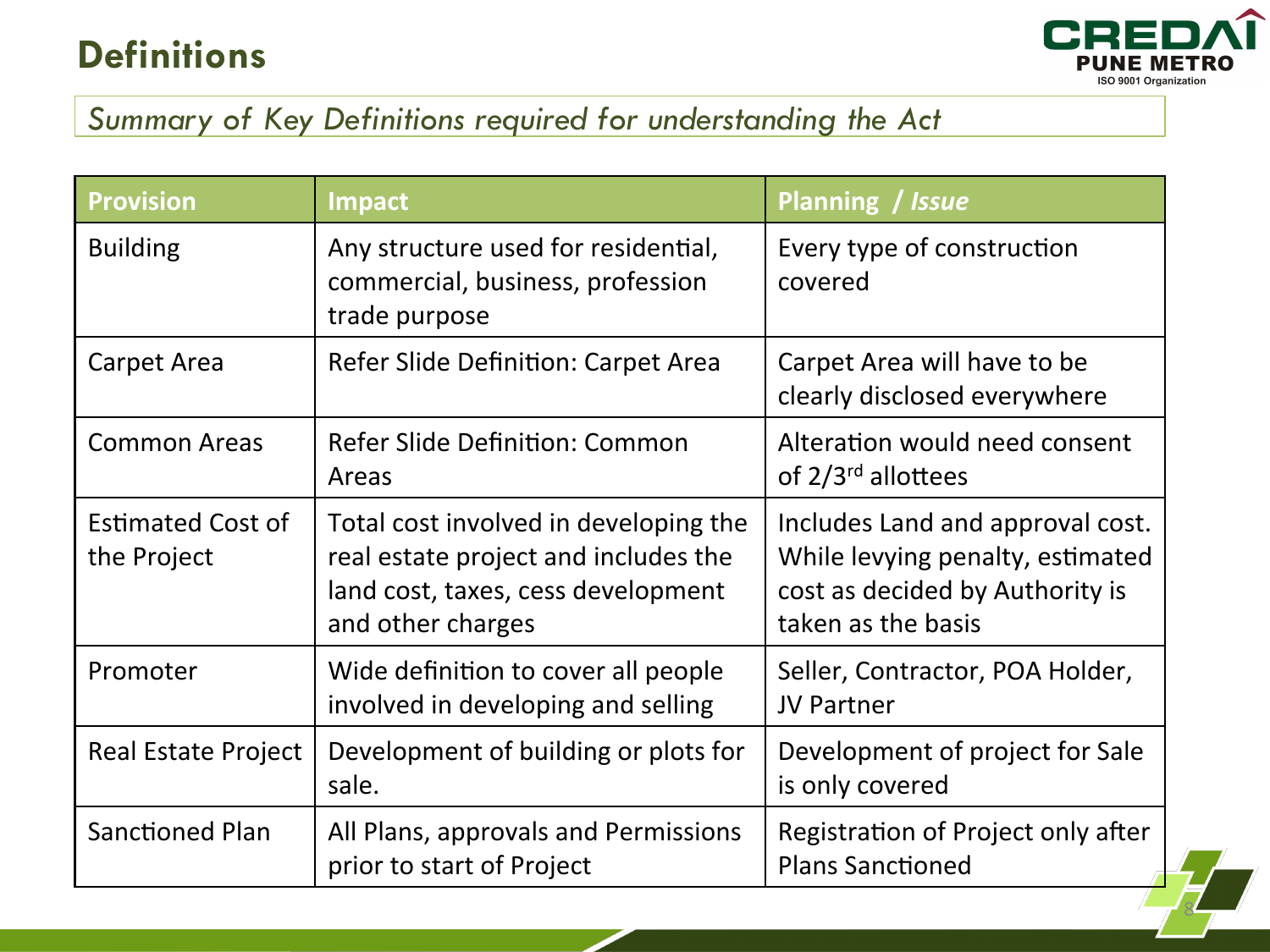## **Definition: Carpet Area**



#### *Carpet Area means "Net Usable Area of the Apartment"*

| <b>Carpet Area : INCLUDES</b>                                    | <b>Carpet Area: EXCLUDES</b>                             |
|------------------------------------------------------------------|----------------------------------------------------------|
| Area covered by the internal partition<br>walls of the apartment | Area covered by the external walls                       |
|                                                                  | Areas under services shafts                              |
|                                                                  | Exclusive balcony or verandah area<br>(See Note 1 below) |
|                                                                  | Exclusive open terrace area<br>(See Note 2 below)        |

#### Note 1:"Exclusive balcony or verandah area":

Means the area of the balcony or verandah, as the case may be, which is appurtenant to the net usable floor area of an apartment, meant for the exclusive use of the allottee

#### **Note 2: "Exclusive open terrace area":**

Means the area of open terrace which is appurtenant to the net usable floor area of an apartment, meant for the exclusive use of the allottee

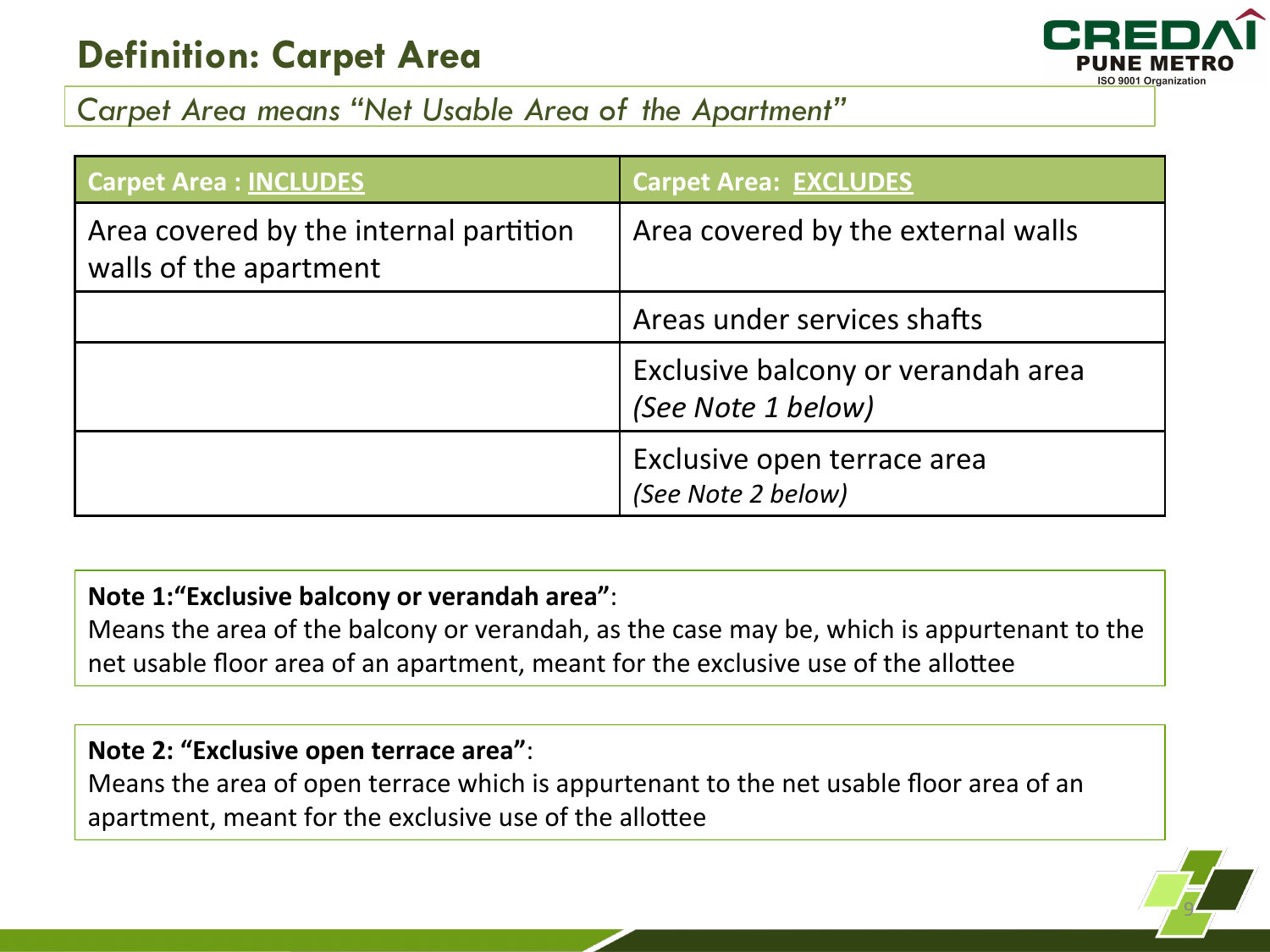

10 

#### *Every Square Foot of Developed Area and Land*

#### **Provision**

(*i*) the entire land for the real estate project or where the project is developed in phases and registration under this Act is sought for a phase the entire land for that phase

(*ii*) the stair cases, lifts, staircase and lift lobbies, fir escapes, and common entrances and exits of buildings

(*iii*) the common basements, terraces, parks, play areas, open parking areas and common storage spaces

(*iv*) the premises for the lodging of persons employed for the management of the property including accommodation for watch and ward staffs or for the lodging of community service personnel 

(*v*) installations of central services such as electricity, gas, water and sanitation, airconditioning and incinerating, system for water conservation and renewable energy

*vi*) the water tanks, sumps, motors, fans, compressors, ducts and all apparatus connected with installations for common use

(*vii*) all community and commercial facilities as provided in the real estate project

(*viii*) all other portion of the project necessary or convenient for its maintenance, safety, etc. and in common use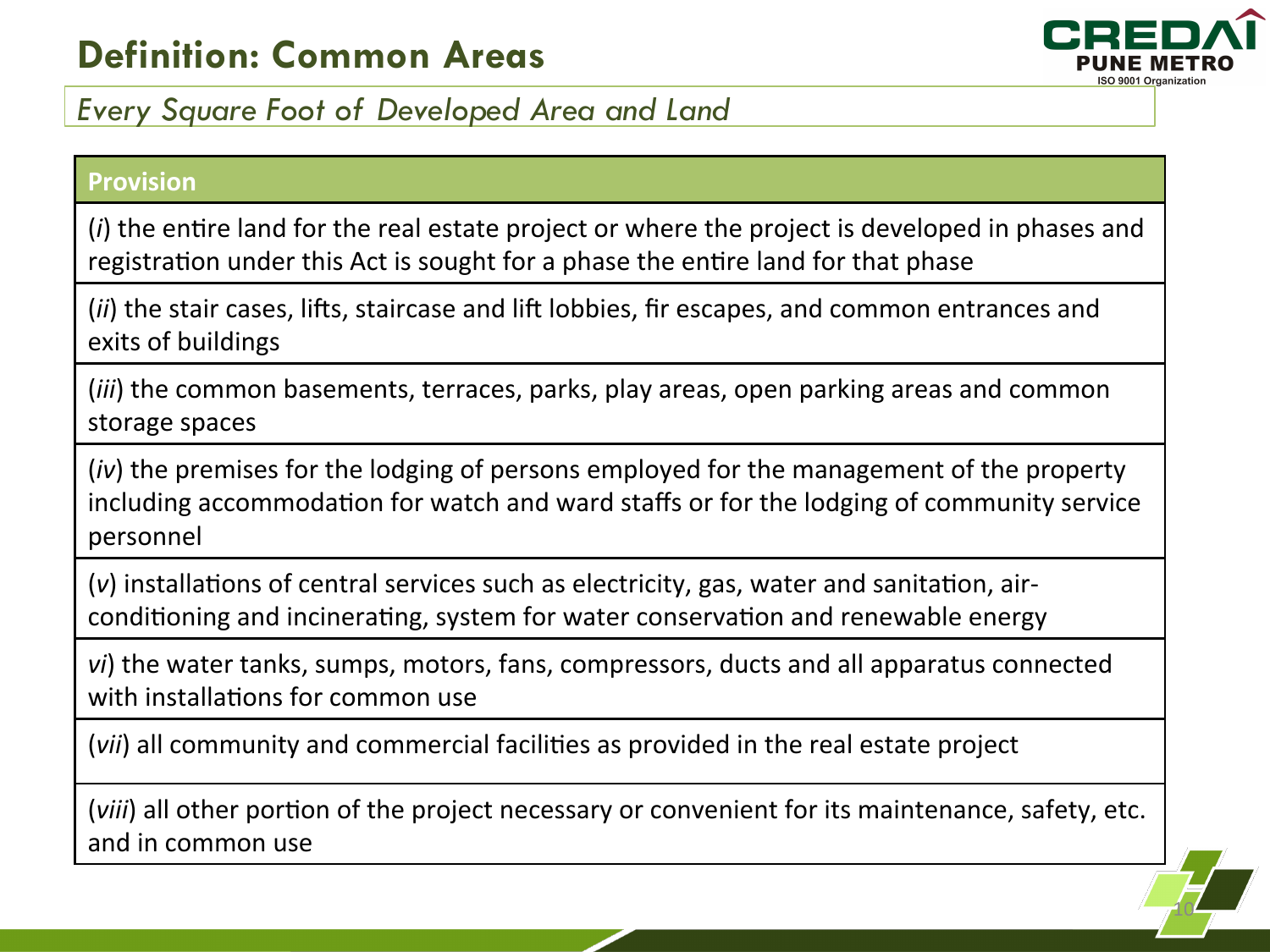## **Definition: Advertisement**



#### *Wide definition to cover all communications*

#### **Provision**

"Advertisement" means any document described or issued as advertisement through any medium 

#### **INCLUDES:**

Notice, circular or other documents

Publicity in any form, informing persons about a real estate project, or offering for sale of a plot, building or apartment

Inviting persons to purchase in any manner such plot, building or apartment or to make advances or deposits for such purposes

## **Definition: Sanctioned Plan**

*All Plans and permissions sanctioned by Competent Authority till start of Project* 

#### **Provision**

Site plan, building plan, service plan, parking and circulation plan, landscape plan, layout plan, zoning plan and such other plan and includes structural designs, if applicable

Permissions such as environment permission and such other permissions, which are approved by the competent authority

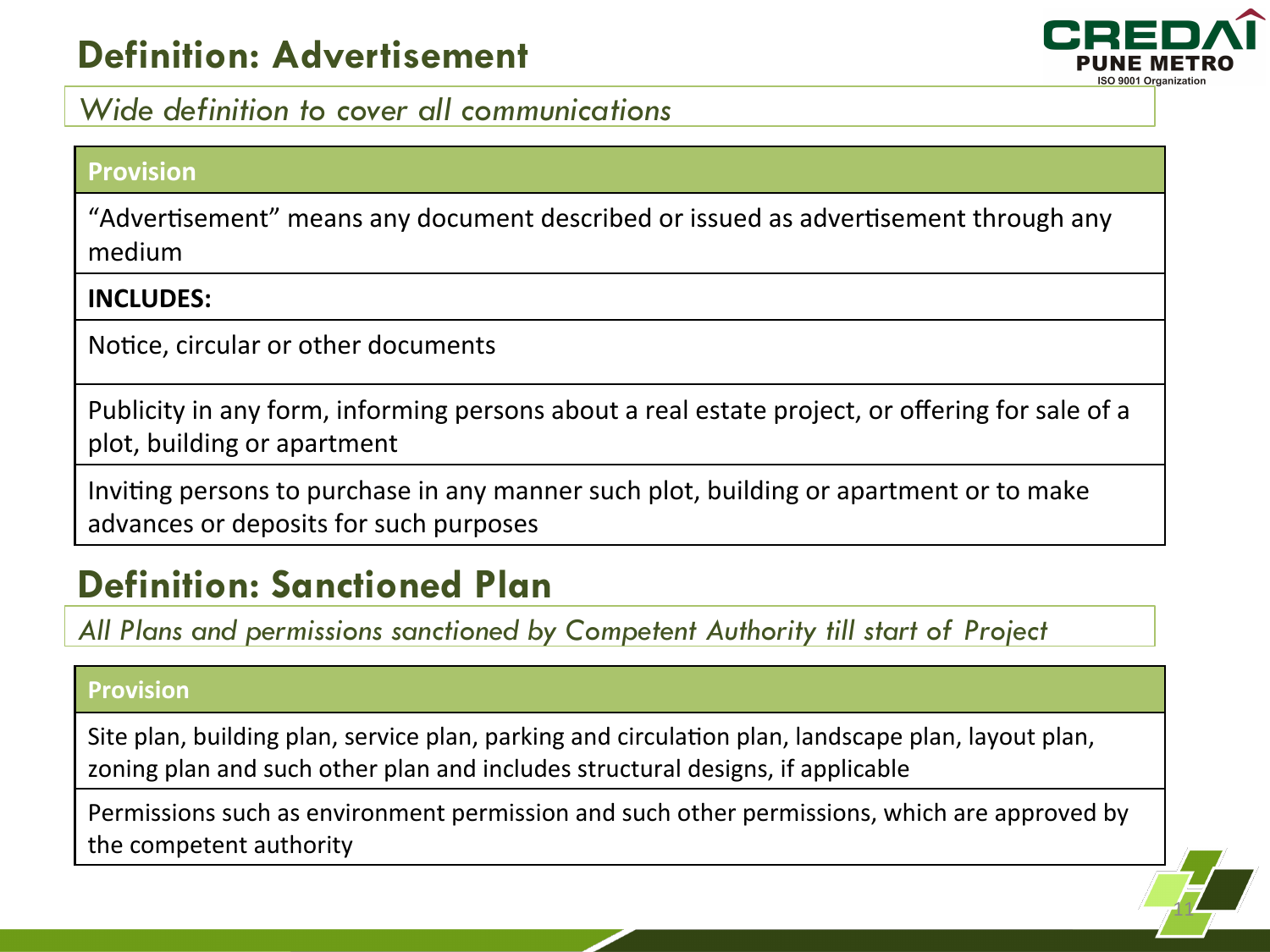

### *Interest payable by Promoter form date of receiving amount*

| <b>Payable by Promoter to</b><br><b>Allottee</b> | <b>Payable by Allottee to Promoter</b>                                                                                                                                                                         |
|--------------------------------------------------|----------------------------------------------------------------------------------------------------------------------------------------------------------------------------------------------------------------|
| Definition                                       | rate of interest chargeable from the allottee by the promoter,<br>in case of default, shall be equal to the rate of interest which<br>the promoter shall be liable to pay the allottee, in case of<br>default; |
| Payable by Promoter to<br>Allottee               | Calculated from <b>date of receipt of amount or part thereof</b><br>from allottee till refund of amount along with interest                                                                                    |
| Payable by Allottee to<br>Promoter               | Calculated from <b>date of default</b> till date of payment                                                                                                                                                    |
| Type of interest                                 | Interest mentioned in Agreement for Sale for defaults of<br>a)<br>the terms of the Agreement                                                                                                                   |
|                                                  | Interest prescribed by Rules for defaults and<br>b)<br>contraventions under the Act                                                                                                                            |

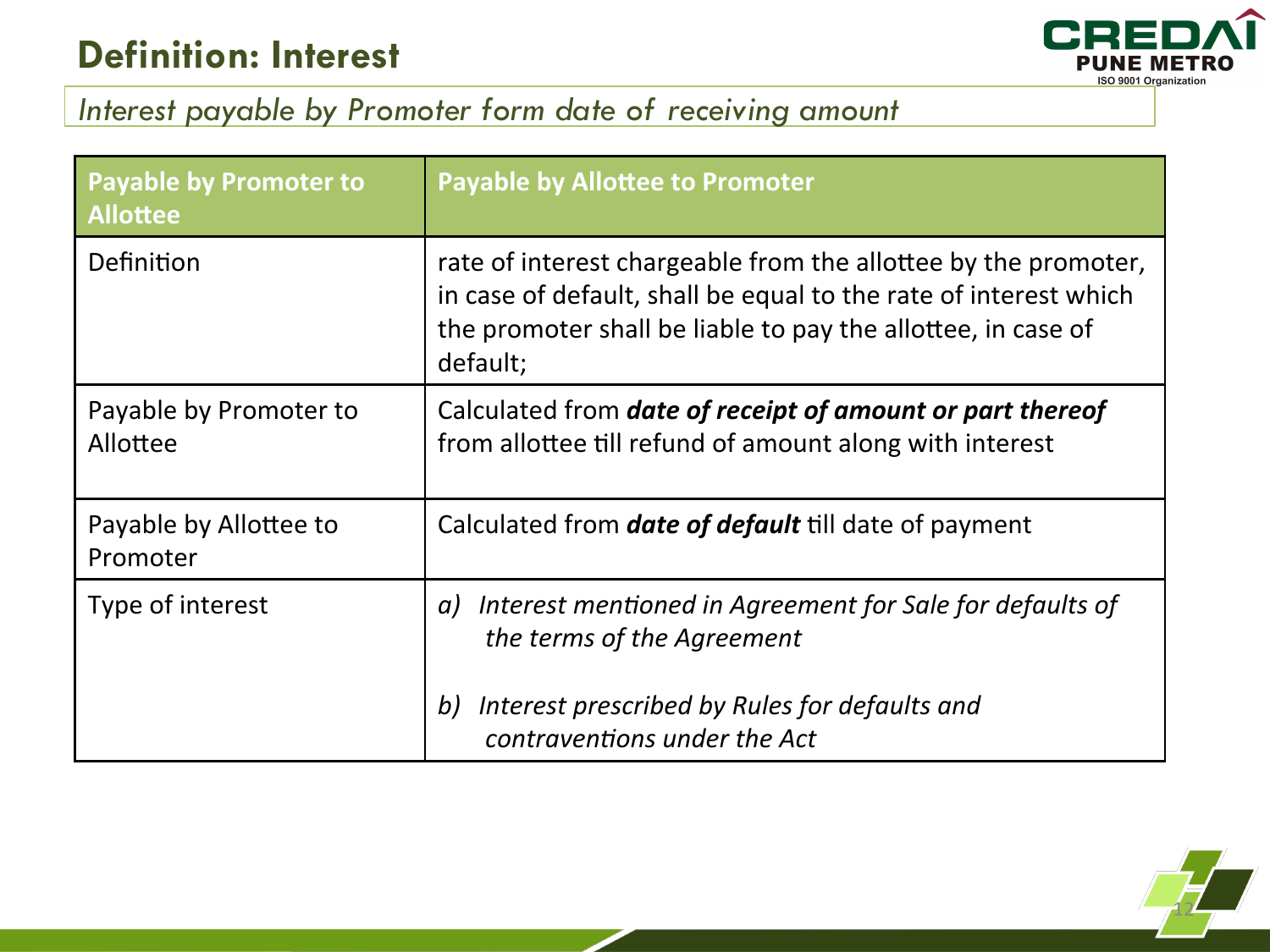## **Definition: Promoter**



13 

#### *Developer and Seller both become Promoters*

#### **Provision**

a person who constructs or causes to be constructed an independent building or a building consisting of apartments, or converts an existing building or a part thereof into apartments, for the purpose of selling all or some of the apartments to other persons and includes his assignees;

a person who develops land into a project, whether or not the person also constructs structures on any of the plots, for the purose of selling to other persons all or some of the plots in the said project, whether with or without structures thereon

any development authority or any other public body in respect of allottees

an apex State level co-operative housing finance society and a primary co-operative housing society which constructs apartments or buildings for its 5 Members or in respect of the allottees of such apartments or buildings; or

any other person who acts himself as a builder, coloniser, contractor, developer, estate developer or by any other name or claims to be acting as the holder of a power of attorney from the owner of the land on which the building or apartment is constructed or plot is developed for sale

such other person who constructs any building or apartment for sale to the general public.

#### **Explanation:**

where the person who constructs or converts a building into apartments or develops a plot for sale and the persons who sells apartments or plots are different persons, both of them shall be deemed to be the promoters and shall be jointly liable as such for the functions and responsibilities specified, under this Act or the rules and regulations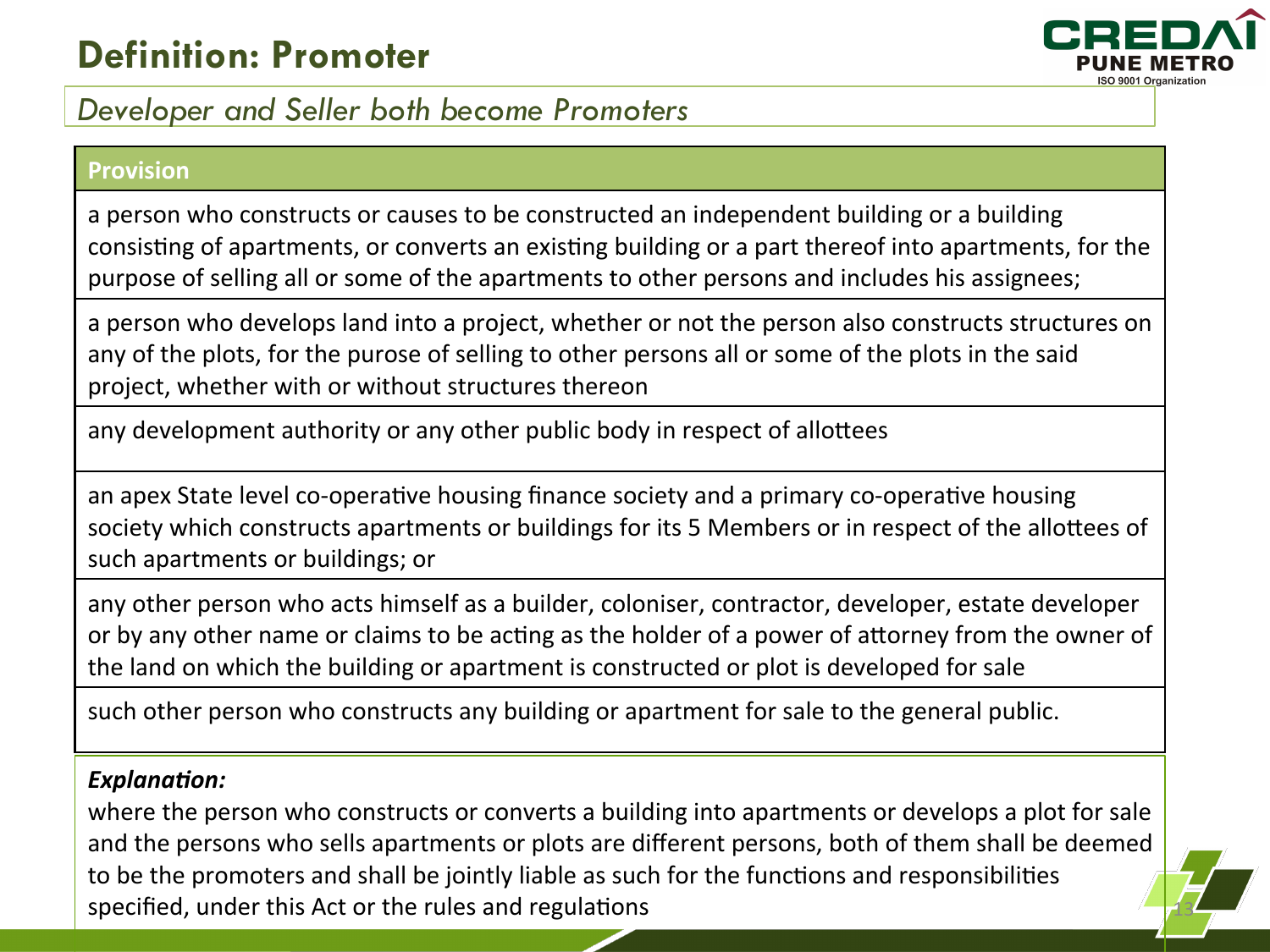

14 

### *Ensure that every Project is registered before launch in any manner*

| <b>Provision</b>                     | <b>Impact</b>                                                                                                                                                                                                                                                                                     |
|--------------------------------------|---------------------------------------------------------------------------------------------------------------------------------------------------------------------------------------------------------------------------------------------------------------------------------------------------|
| <b>Registration of Project</b>       | Promoter cannot advertise, book, sell, offer for sale, invite<br>persons to purchase before registration<br>(Penalty of 10% of Cost of the Project for contravention)                                                                                                                             |
| Projects that need not be registered | - Plot Area upto 500 sq mtrs<br>- No. of Apartments upto 8 including all Phases<br>- Completion Certificate received<br>- Project of redevelopment with no new allotment                                                                                                                          |
| <b>Deemed Registration</b>           | If Authority does not grant registration within 30 Days<br>Note: It seems Promoter can start activities of sales etc. even<br>after deemed registration even if Login ID and Password not<br>received.                                                                                            |
| <b>Rejection of Registration</b>     | Can be done only if such application does not conform to the<br>provisions of such Act, rules or regulations.<br>Note: Authority does not seem to have powers to go into<br>qualitative aspects of the Project, Background of Promoter,<br>defaults etc. Their role is ensure correct disclosure. |
| Period of Registration               | As per declaration by the Promoter. Authority does not seem to<br>have any say to amend the period                                                                                                                                                                                                |
| <b>Extension of Registration</b>     | Can be done upto 1 year by the Authority in case of reasonable<br>circumstances and no default of the promoter                                                                                                                                                                                    |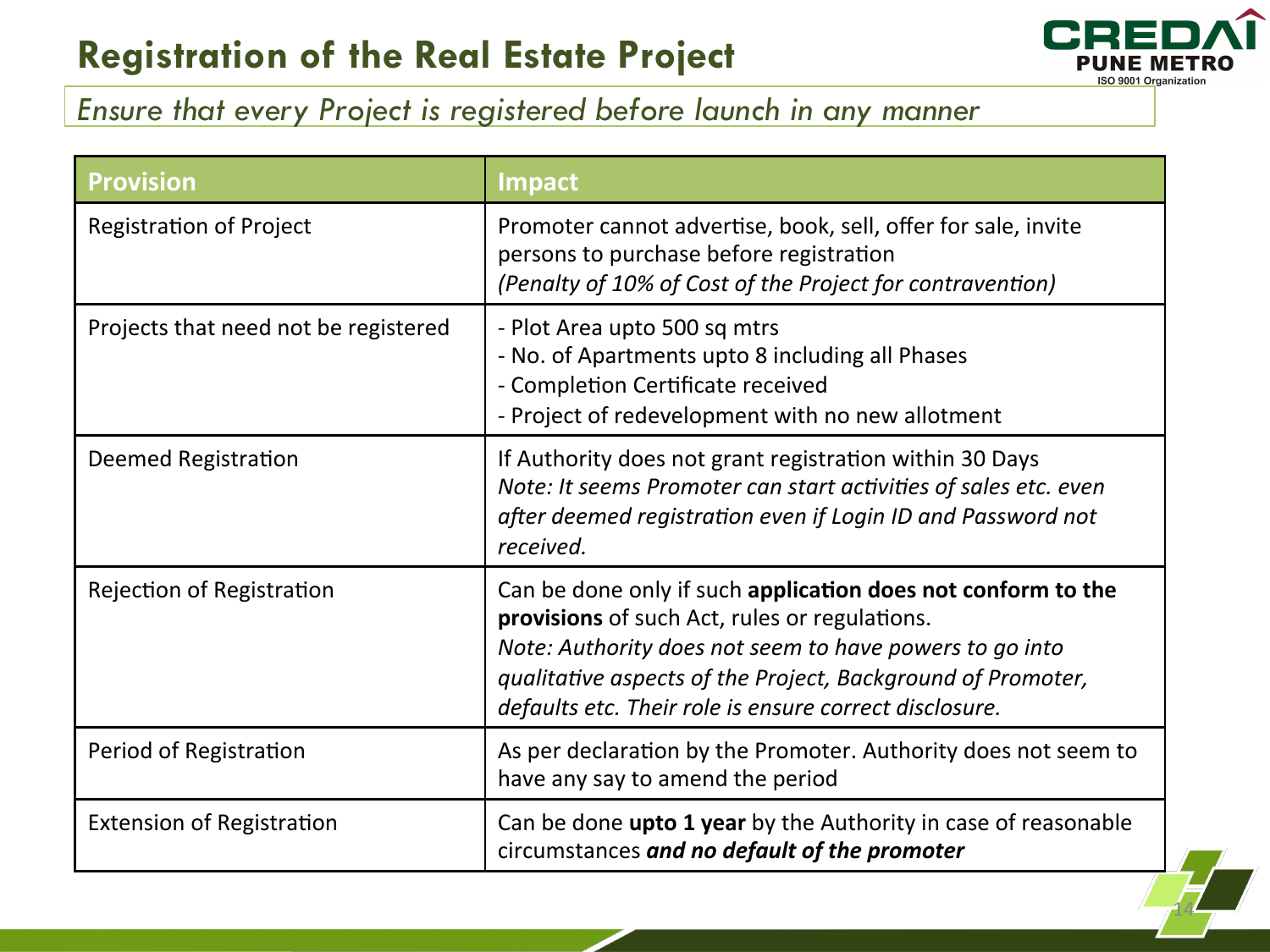## **Registration & Impact of Ongoing Projects**



#### *Register projects not having Completion Certificate when Act comes into force*

| <b>Provision</b>                                                              | <b>Impact</b>                                                                                                                                                          |
|-------------------------------------------------------------------------------|------------------------------------------------------------------------------------------------------------------------------------------------------------------------|
| Projects not require to be                                                    | If Completion Certificate obtained before                                                                                                                              |
| registered                                                                    | commencement of the Act                                                                                                                                                |
| Single Building with part<br>completion for few apartments /<br>floors        | Should be registered since entire Building is one Real<br><b>Estate Project</b>                                                                                        |
| Project with several buildings                                                | Whether the Buildings with full completion certificate                                                                                                                 |
| and part completion for 1 or                                                  | can be excluded from Registration as a completed                                                                                                                       |
| more buildings                                                                | "Phase" of the Project depend on the facts each case                                                                                                                   |
| <b>Sales Collections from Customers</b><br>in sold units for ongoing projects | After ongoing Project is registered, the sales collection<br>after registration should also be deposited in Separate<br>Account in which 70% collections are deposited |
| Changes in Plans of Ongoing                                                   | If ongoing Project is registered, then consent of all the                                                                                                              |
| Project                                                                       | people whom apartments allotted will also be required                                                                                                                  |
| Applications of provisions of                                                 | No exemptions have been given to ongoing projects                                                                                                                      |
| <b>RERA</b>                                                                   | and all provisions of RERA apply to them                                                                                                                               |

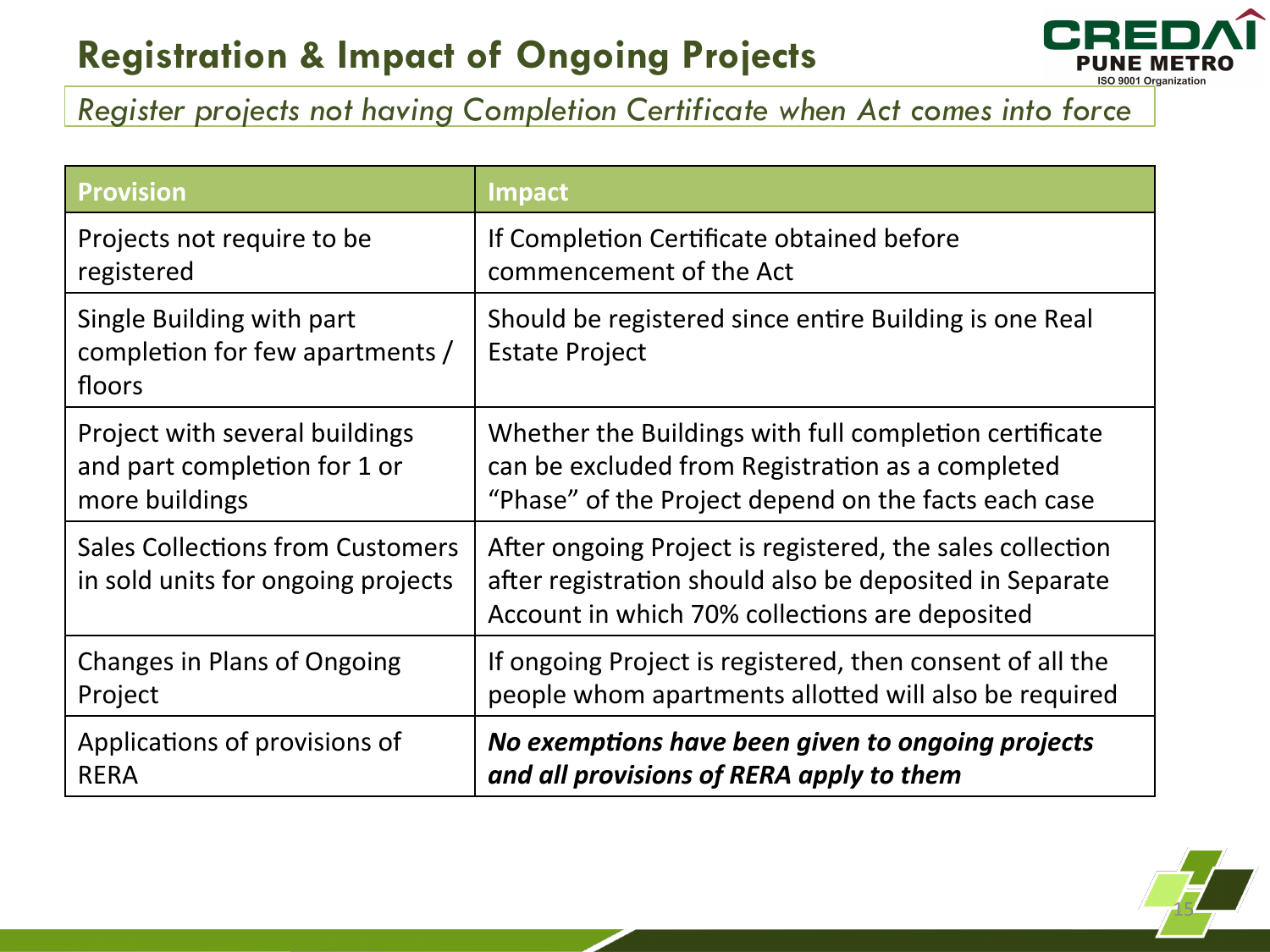## **Application for Registration**



16 

### *Promoter to also keep updated details on his Page on Website of Authority*

| <b>Company Details</b>                                                                                              | <b>Project Details</b>                                                                                      | <b>Details in Affidavit</b>                                                                                                  |
|---------------------------------------------------------------------------------------------------------------------|-------------------------------------------------------------------------------------------------------------|------------------------------------------------------------------------------------------------------------------------------|
| Name, Registered Address,                                                                                           | Copy of Approvals                                                                                           | Legal Title in Land                                                                                                          |
| Entity Type (proprietorship,<br>partnership firm, LLP, Company<br>etc) & registration Number                        | Sanctioned Plans, Layout and<br>Specification of the Project.<br>Location details and clear<br>Demarcation. | Land is free from encumbrances or<br>details of encumbrances                                                                 |
| Name & Photos of Promoters                                                                                          | Details of Development Plan<br>and facilities                                                               | Time period for completion of<br>project/phase                                                                               |
| Details of Past projects in last 5<br>years (completed and under<br>development) and their Current<br><b>Status</b> | Proforma of Allotment Letter,<br>Agreement for Sale and<br><b>Conveyance Deed</b>                           | 70% of amount realised from<br>allottees to be deposited in<br>Separate Bank Account to be used<br>for construction and land |
| Details of delays in projects<br>completed and being developed                                                      | Number, Type and Carpet area<br>of Apartments, exclusive<br>Balcony and open terraces                       | Accounts of Project to be audited<br>within 6 months of Year End                                                             |
| Details of Land and Payments<br>pending in projects completed<br>and being developed                                | Number and areas of garages                                                                                 | Promoter will take pending<br>approvals in time                                                                              |
| Details of cases pending in<br>projects completed and being<br>developed                                            | Details of Real Estate Agents,<br>Architect, Contractor                                                     | Promoter has furnished all<br>documents                                                                                      |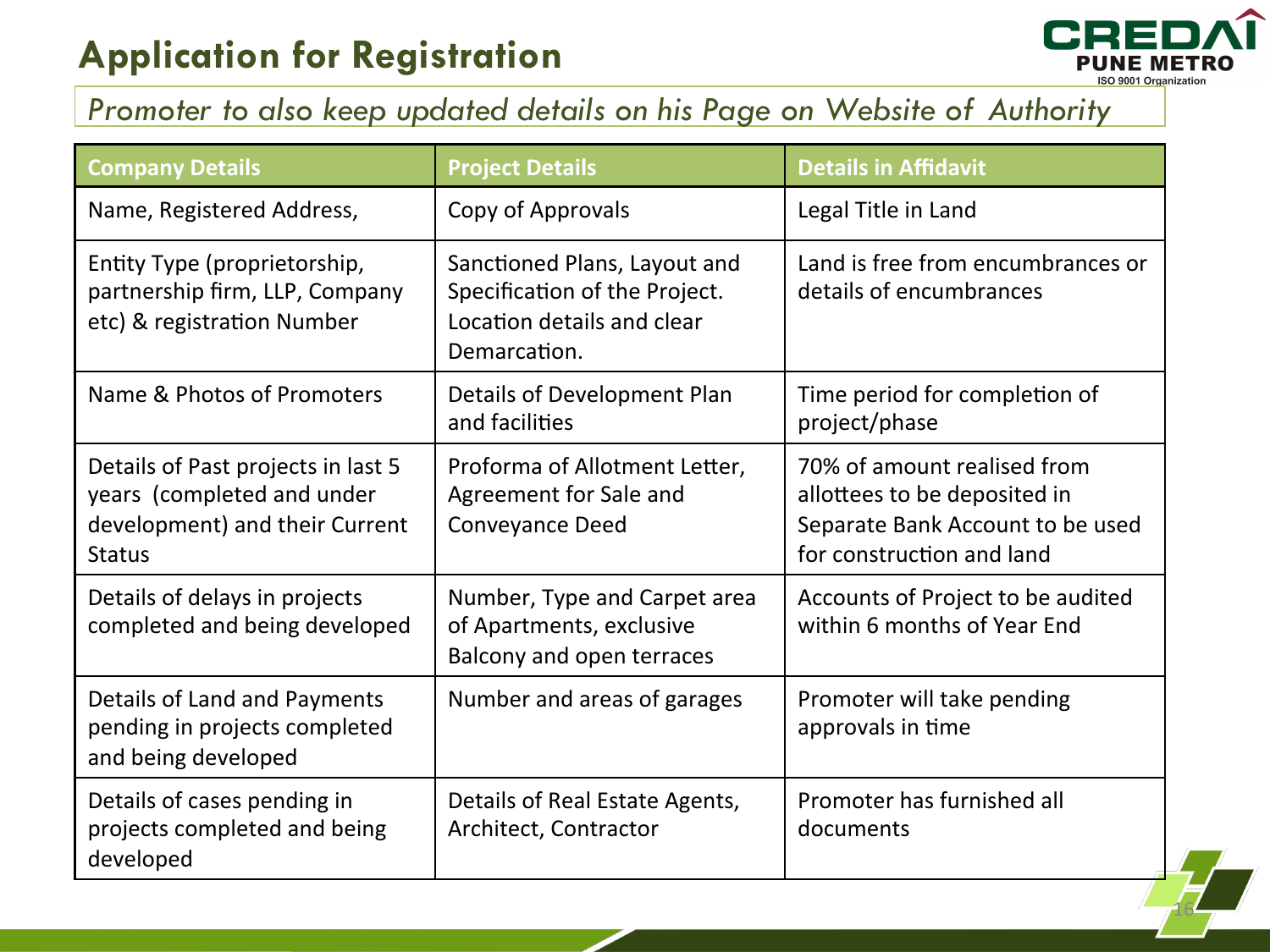## **Revocation of Registration**



#### *Authority has wide powers including Suo-Moto revocation*

| <b>Provision</b>                   | <b>Impact</b>                                                                                                                                                                                                                                                                    |
|------------------------------------|----------------------------------------------------------------------------------------------------------------------------------------------------------------------------------------------------------------------------------------------------------------------------------|
| <b>Start of Revocation process</b> | Authority can start the process of revocation on:<br>Receipt of Complaint or,<br>Suo-Moto (on it own) or,<br>$\overline{\phantom{a}}$<br>Recommendation of Competent Authority (Local Authority /<br>Any other authority which has powers to sanction plans)                     |
| <b>Conditions for Revocation</b>   | - Promoter makes a default under this Act or Rules<br>- Violates any terms or conditions of the Approval given by<br><b>Competent Authority</b><br>- Promoter involved in any kind of unfair practice or<br><i>irregularities</i><br>- Promoter indulges in fraudulent practice  |
| <b>Opportunity to Promoter</b>     | Given 30 Days show cause notice to promoter and considered<br>cause shown by him. Authority also has power to not revoke the<br>Registration and let the Promoter continue in interest of Allottees<br>with certain conditions laid down by Authority                            |
| <b>Consequences of Revocation</b>  | - Debar Promoter from accessing Website for the Project<br>- Display his name & photo in list of defaulters<br>- Facilitate remaining work to be done by Allottees or Association<br>of Allottees or Local Authority or any other Manner<br>- Freeze Bank Account of the Project |
| Appeal                             | Promoter can file an Appeal with Appellate Tribunal                                                                                                                                                                                                                              |
| <b>Appellate Authority</b>         | Has wide powers to pass orders it deems fit and this will include<br>revocation of Registration                                                                                                                                                                                  |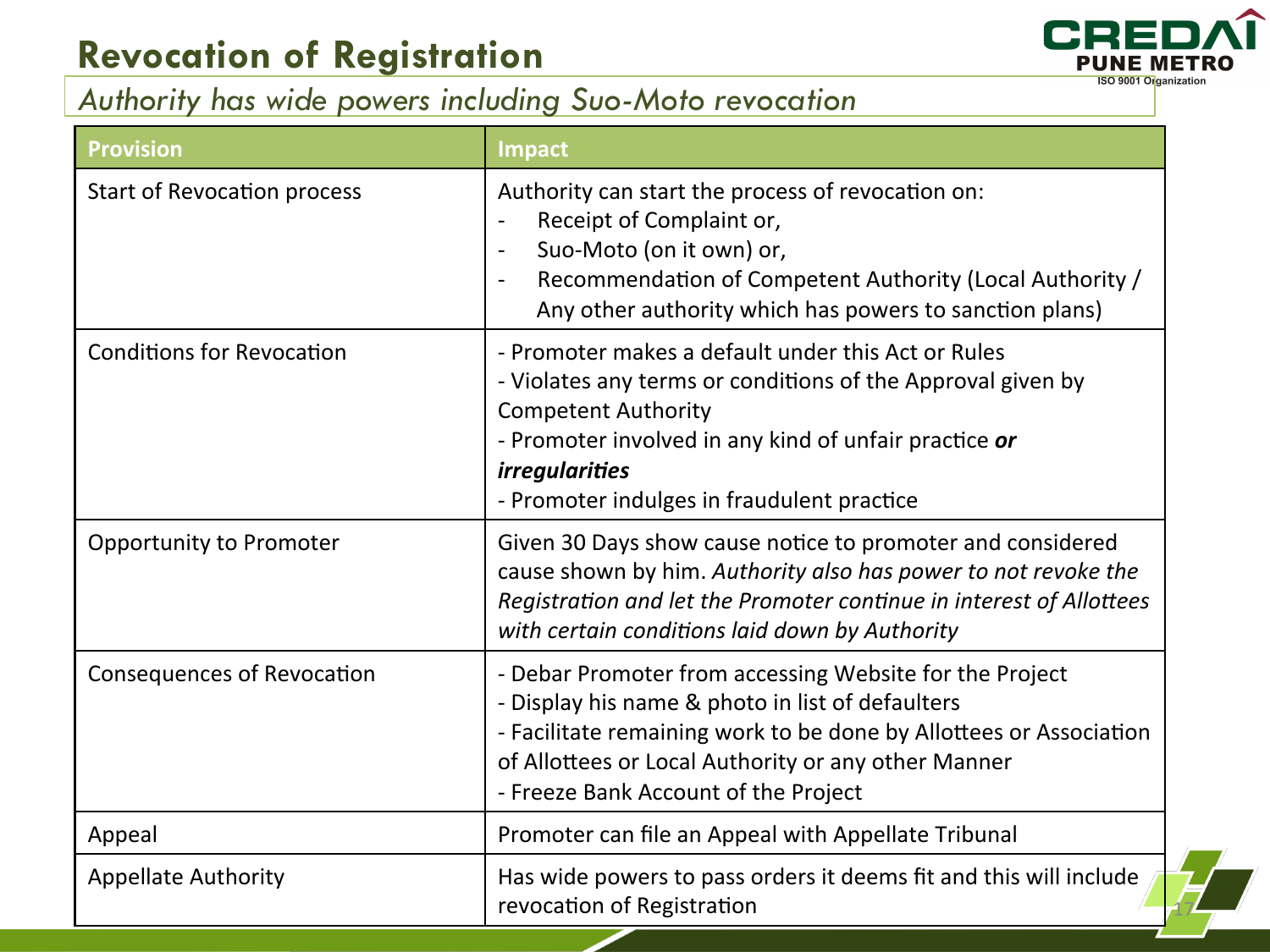

### *Has a wide scope and includes all communication related to Project*

| <b>Provision</b>                                                                                 | Impact                                                                                                                                                                                                                                                                                                                                        |
|--------------------------------------------------------------------------------------------------|-----------------------------------------------------------------------------------------------------------------------------------------------------------------------------------------------------------------------------------------------------------------------------------------------------------------------------------------------|
| Definition                                                                                       | Any document described or issued as advertisement                                                                                                                                                                                                                                                                                             |
| Publicity in any form is<br>advertisement                                                        | Care has to be taken in press releases, customer<br>conferences, exhibitions etc.                                                                                                                                                                                                                                                             |
| Incorrect and false statement<br>in advertisement or Model<br><b>Apartment, Plot or Building</b> | If Allotee <i>retains</i> the apartment - any person who<br>a.<br>gives advance can claim compensation from the<br>Promoter if he has suffered loss or damage<br>If Allottee <i>cancels</i> -refund entire investment plus<br>b.<br>interest plus compensation (Note: It seems for<br>cancellation, showing he suffered loss is not required) |
| <b>Model Apartment</b>                                                                           | Care to be taken will constructing Model / Show Flats and<br>even 3D Walkthroughs.                                                                                                                                                                                                                                                            |

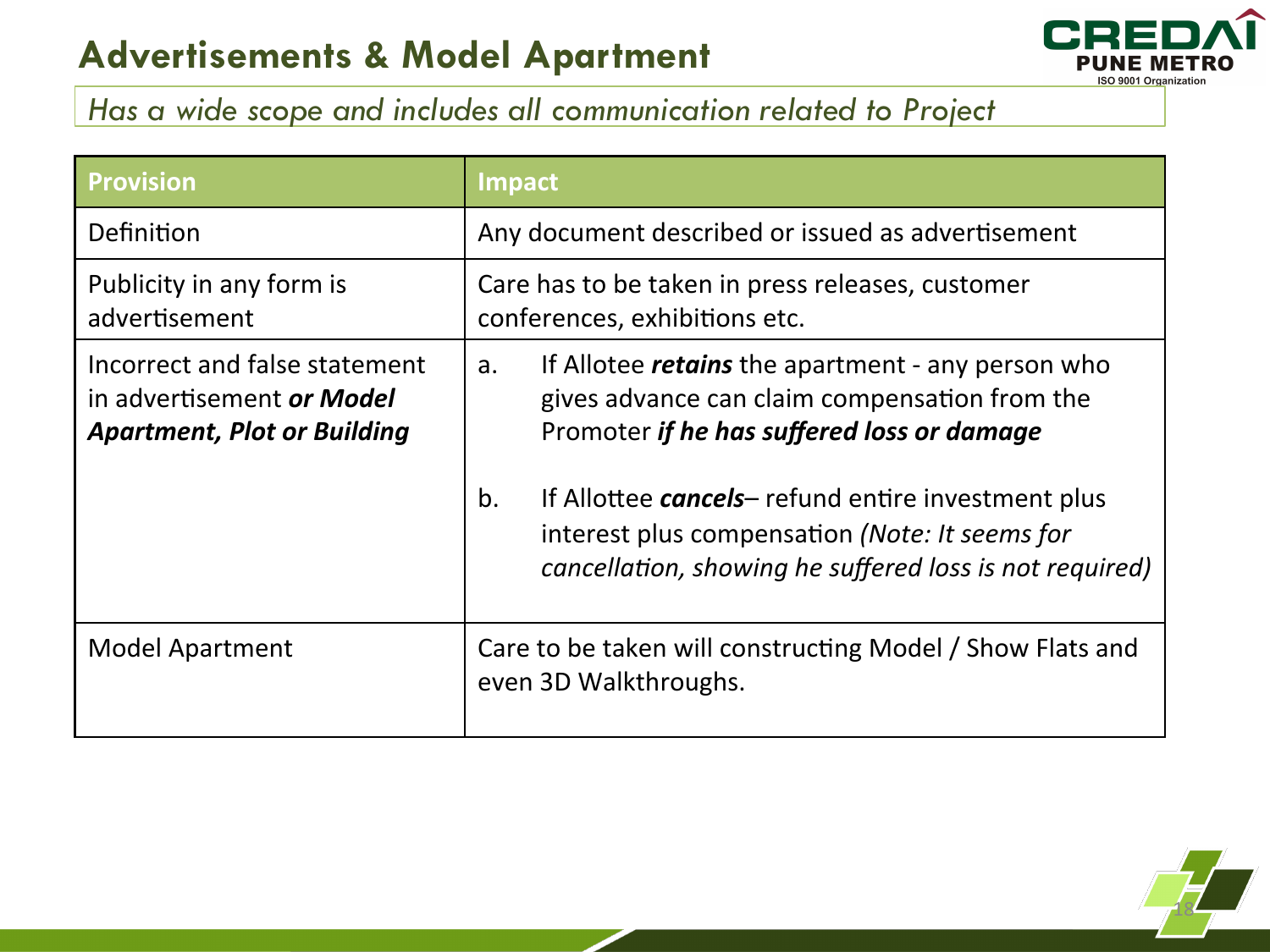## **Booking & Sales**



19 

### *Booking is a critical stage: Allottees get all rights under the Act*

| <b>Provision</b>                                                                 | <b>Impact</b>                                                                                                                                                                                     |
|----------------------------------------------------------------------------------|---------------------------------------------------------------------------------------------------------------------------------------------------------------------------------------------------|
| Cannot book, sell advertise, offer for sale<br>without registration              | Investor Sale / Pre Launch not possible in Project                                                                                                                                                |
| Taking "Application Fee" instead of<br>"Booking Amount"                          | Not Possible as expressly prohibited                                                                                                                                                              |
| Existing projects need to register within 3<br>months of commencement of the Act | RERA will also apply to Apartments already sold<br>if the Project has not received Completion<br>Certificate                                                                                      |
| All "bookings" to be reported on Website<br>of Authority                         | Reporting is to be done to Authority at Booking<br>stage itself and not registration of document<br>stage                                                                                         |
| <b>Registration of Agreement</b>                                                 | Compulsory before taking more than 10%<br>booking advance or Application Fee                                                                                                                      |
| <b>Cancellation of Booking</b>                                                   | Allotment has to be cancelled by Agreement of<br>Sale<br>(Note: It seems Agreement for Sale will have to<br>be entered into at the time of booking itself and<br>terms of cancellation mentioned) |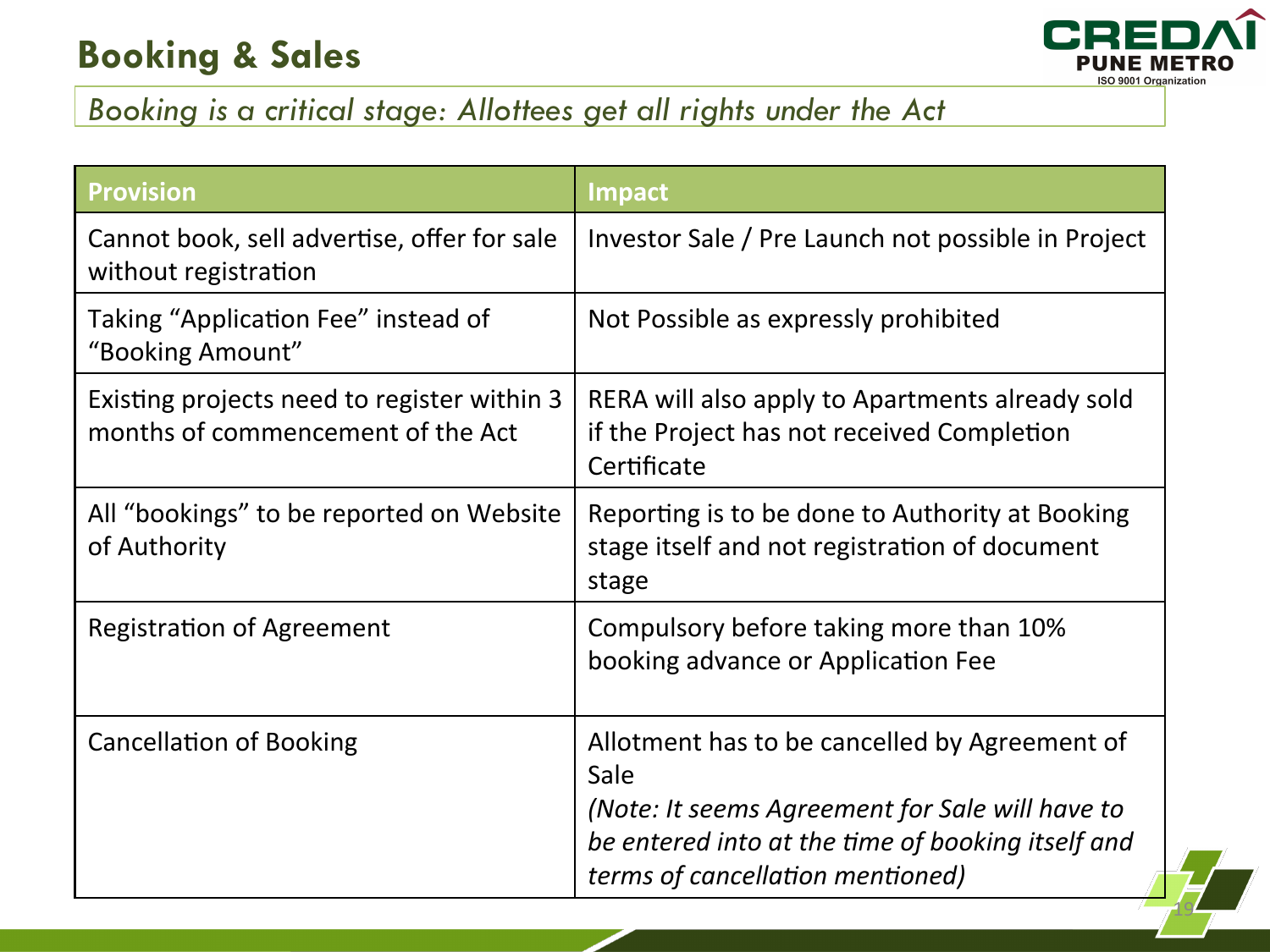## **Allottee : Rights**



#### *All provision of RERA are applicable when a person becomes an Allottee*

#### **Rights**

To obtain the information relating to *sanctioned plans layout plans* along with the *specifications*, approved by the competent authority

Such *other information as provided in this Act* or the rules and regulations made thereunder *or the agreement for sale* signed with the promoter

*Stage-wise time schedule* of *completion of the project*, including the provisions for water, sanitation, electricity and other amenities and services

Claim the **possession of apartment**, plot or building, as the case may be, and the association of allottees shall be entitled to claim the possession of the common areas, as per the declaration *given by the promoter during Registration of Project* 

Claim the *refund of amount* paid along with *interest* at such rate as may be prescribed and *compensation* in the manner as provided under this Act, from the promoter, if the *promoter fails* to comply or is *unable to give possession* of the apartment, plot or building *in terms of the* **agreement** or due to **discontinuance of his business** by suspension/revocation of his registration or otherwise 

To have the necessary documents and plans, including that of common areas, after handing over the physical possession of the apartment or plot or building as the case may be, by the promoter

#### **Definition of Allottee:**

Person to whom an apartment, plot or building has been allotted, sold (whether as freehold or leasehold) *or otherwise transferred* by the promoter **AND INCLUDES** person who subsequently acquires the said allotment **BUT DOES NOT INCLUDE** a person to whom such plot, apartment or buildings, as the case may be, is given on rent

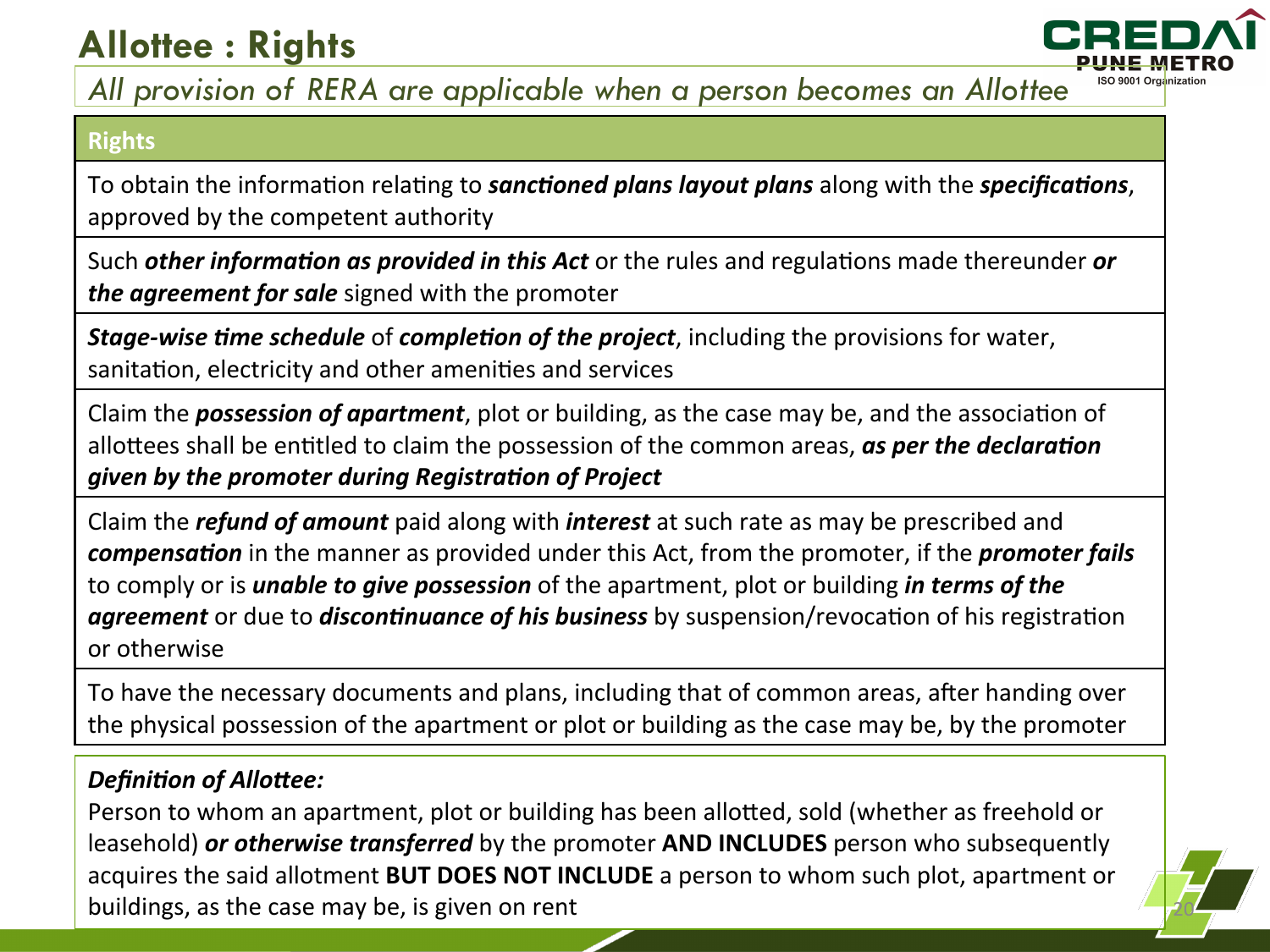## **Allottee : Duties**



21 

#### *Allottee can also get penalised or imprisonment for not following Orders*

#### **Duties**

Responsible to *make necessary payments* in the *manner and within the time* as specified in the said *agreement* for sale

*Pay* at the *proper time and place*, the share of the *registration charges*, municipal taxes, water and electricity charges, maintenance charges, ground rent, and other charges, if any.

Liable to pay interest, at such rate as may be prescribed, for any delay in payment towards any amount or charges to be paid

Obligations of the allottee for and the liability towards sale consideration, other charges and interest may be reduced when mutually agreed to between the promoter and such allottee

Shall participate towards the formation of an association or society or cooperative society of the allottees, or a federation of the same.

*Shall take physical possession within a period of two months of the occupancy certificate issued for the said apartment, plot or buildings the case may be.* 

Shall participate towards registration of the conveyance deed of the apartment, plot or building, as the case may

Allottee, who fails to comply / contravenes any of the orders of Authority / Appellate **Tribunal** he shall be liable to a penalty for the period during which such default continues: *Contravening Orders of Authority: Upto 5% of the cost of property* **Contravening Orders of Appellate Tribunal: Upto 10% of the cost property OR** *imprisonment upto 1 year OR BOTH*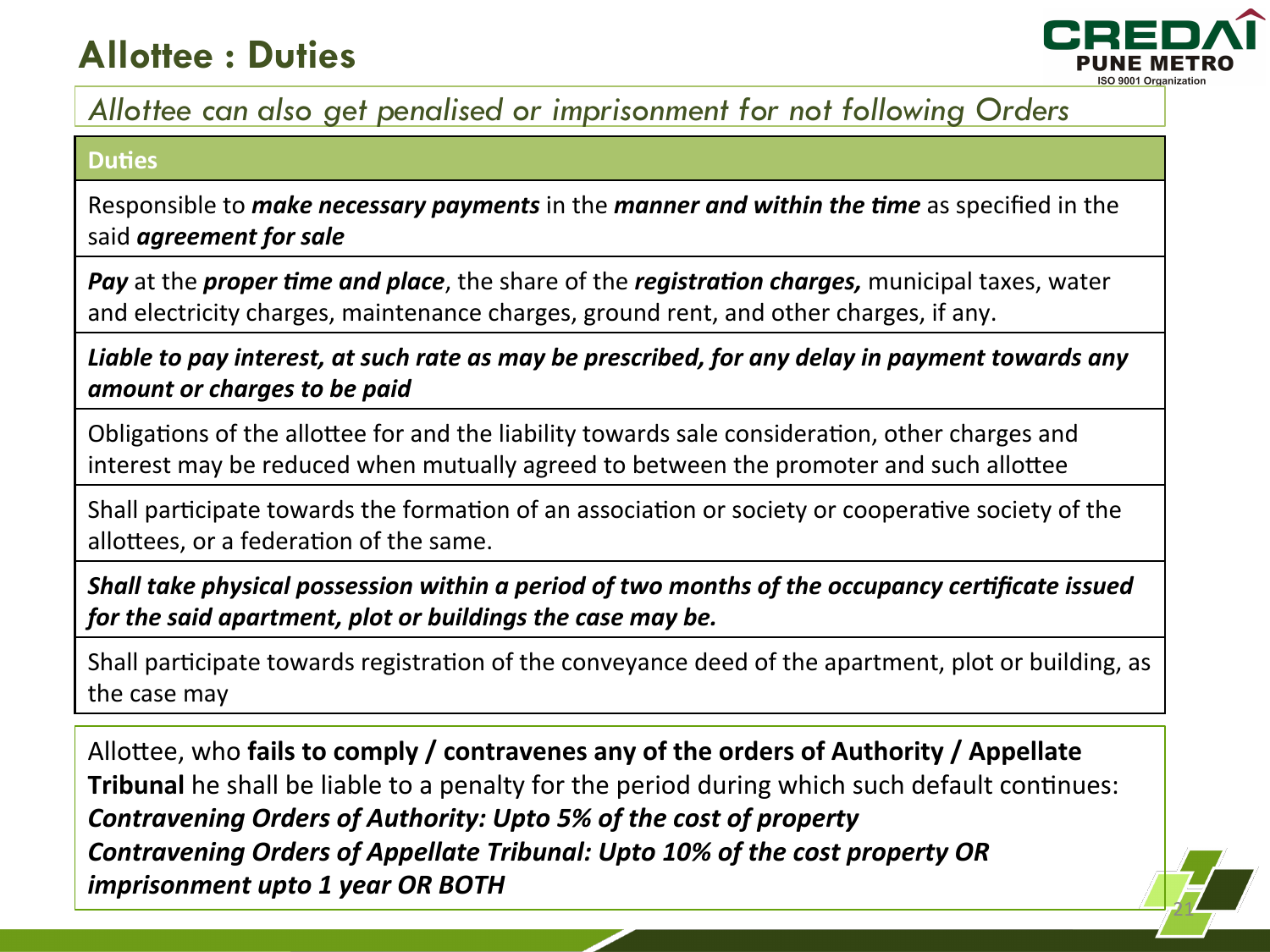### **Construction of Project & Alteration of Plans**



### *Understand nature of consent for addition/alteration*

| <b>Provision</b>                                                                                                                                                                                                              | <b>Impact</b>                                                                                                                    |
|-------------------------------------------------------------------------------------------------------------------------------------------------------------------------------------------------------------------------------|----------------------------------------------------------------------------------------------------------------------------------|
| Alteration to Apartment/s, Plot/s<br>(Minor additions /alterations<br>necessary for structural and<br>architectural reasons if certified as<br>necessary by Architect or Engineer<br>allowed without consent of<br>allottees) | Possible with Consent of person/s who has agreed to<br>be take the apartment.<br>Notes:<br>$2/3^{rd}$ consent not required.      |
| <b>Alteration to Building</b>                                                                                                                                                                                                 | Possible with Consent of every person who has agreed<br>to be take the apartment.<br>Note: This is 100% consent not 2/3rd Conent |
| Alteration to Sanctioned Plans,<br>Layout Plans, Building<br>specifications and Common Areas                                                                                                                                  | Needs consent of 2/3rd of Allottees                                                                                              |

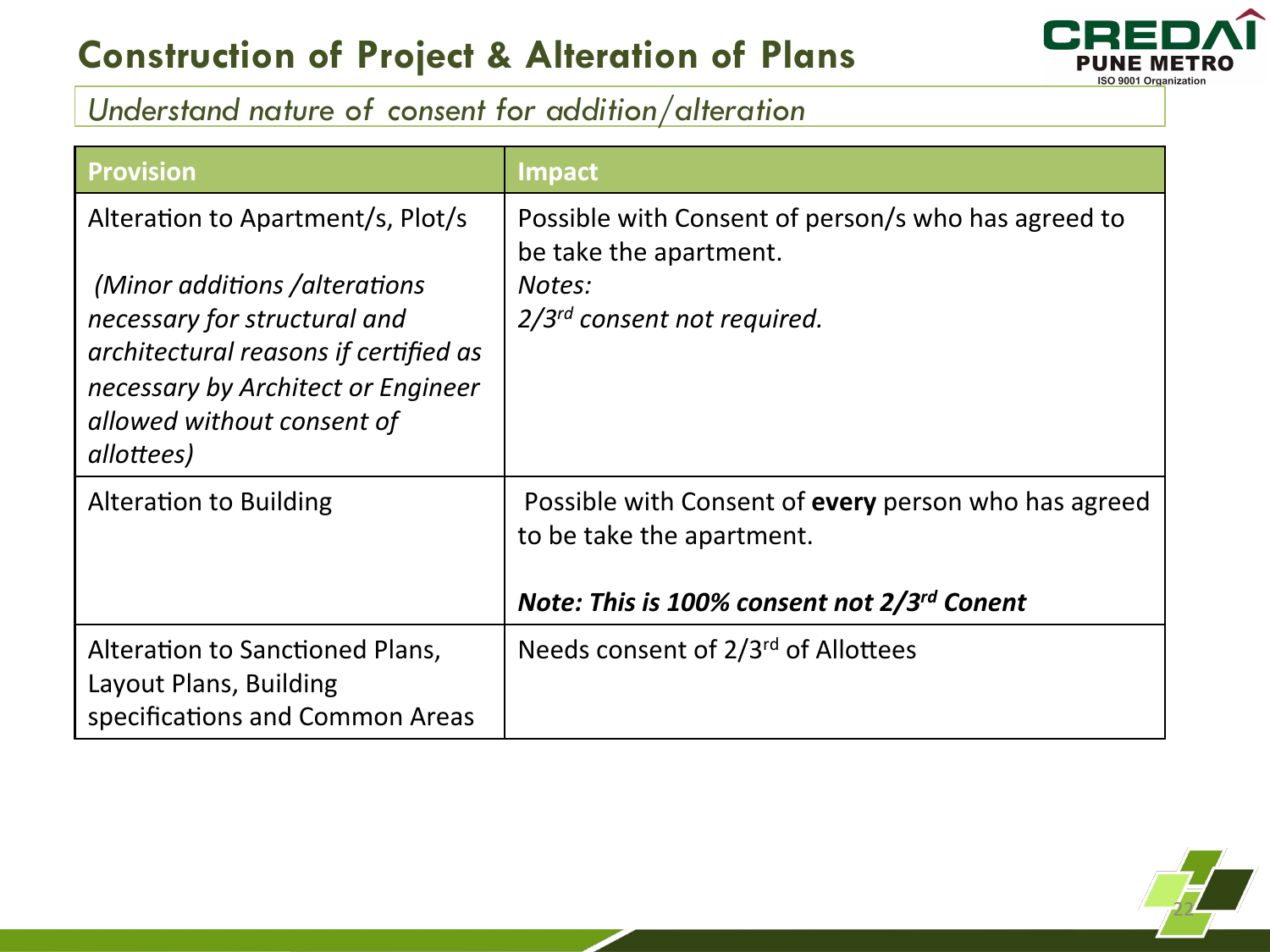

*What will be included in the Cost for purpose of withdrawal from Separate Account?* 

| <b>Provision</b>                                      | Impact                                            | Planning / Issues                                                       |
|-------------------------------------------------------|---------------------------------------------------|-------------------------------------------------------------------------|
| Land Cost                                             | Included                                          | Can be withdrawn                                                        |
| Direct Costs of Construction &<br>Site overheads      | Included                                          | Can be withdrawn                                                        |
| Corporate Overheads, Advertising<br>& Marketing Costs | Can be included                                   | Should be debited to Project<br>so that withdrawal possible<br>from 70% |
| <b>Joint Venture:</b>                                 |                                                   |                                                                         |
| Refundable Deposit                                    | Excluded                                          | Deposit not a Cost                                                      |
| Revenue Share of Landlords                            | Depends on Agreement                              | Needs to be planned                                                     |
| Area Share of Landlord                                | Cost of Construction of<br>Landlord Area included | Needs to be planned                                                     |

*Why is understanding Cost of the Real Estate Project critical? Promoter can withdraw amounts from the Separate Account in which 70% from collection from allottees is deposited only to cover the Cost of Project* 

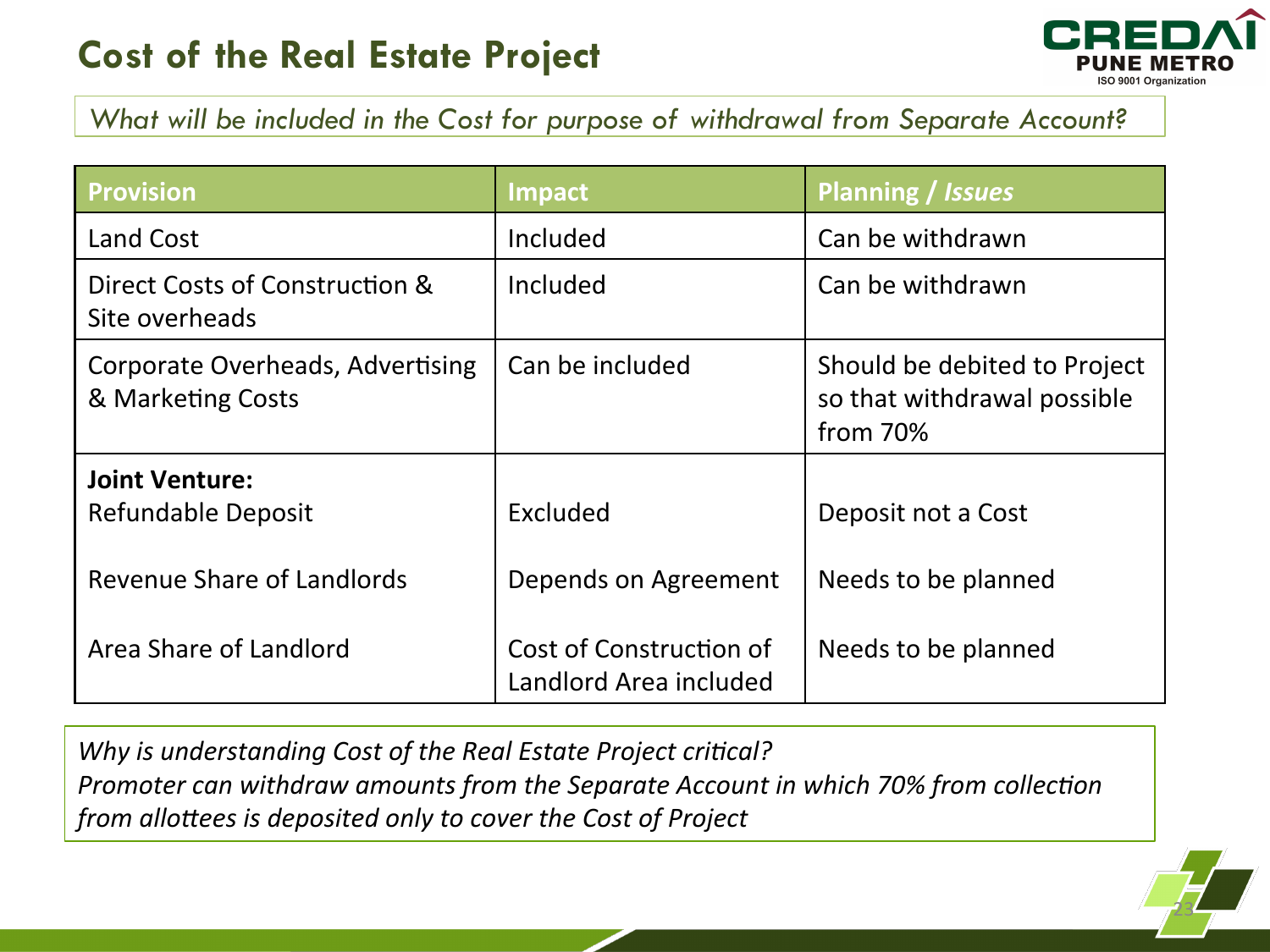## **Utilisation of 70% deposited in Separate Account**



#### *Planning for withdrawal*

| <b>Provision</b>                                                          | Impact                                                                                                                  | <b>Planning / Issues</b>                                                                                                                                                  |
|---------------------------------------------------------------------------|-------------------------------------------------------------------------------------------------------------------------|---------------------------------------------------------------------------------------------------------------------------------------------------------------------------|
| Purpose of depositing<br>70%                                              | To cover "Cost of Construction"<br>and "Land"<br>(Word "Land" added in bill<br>introduced and passed in Rajya<br>Sabha) | Payment of land cost and<br>withdrawal of land cost from<br>70% amount deposited<br>Separate Account possible                                                             |
| Amount to be withdrawn<br>based on Percentage of<br>completion of Project | Withdrawal based on<br>Percentage of "Completion of<br>Project" and not "Completion of<br>Construction"                 | Percentage of Completion to<br>be certified by practicing CA,<br><b>Architect and Engineer</b><br>(Issue: In case their<br>Certificates differ which one<br>to consider?) |
| Each phase is a different<br>project                                      | Funds of one phase can't be<br>used for another                                                                         | Defining and planning each<br>phase correctly                                                                                                                             |

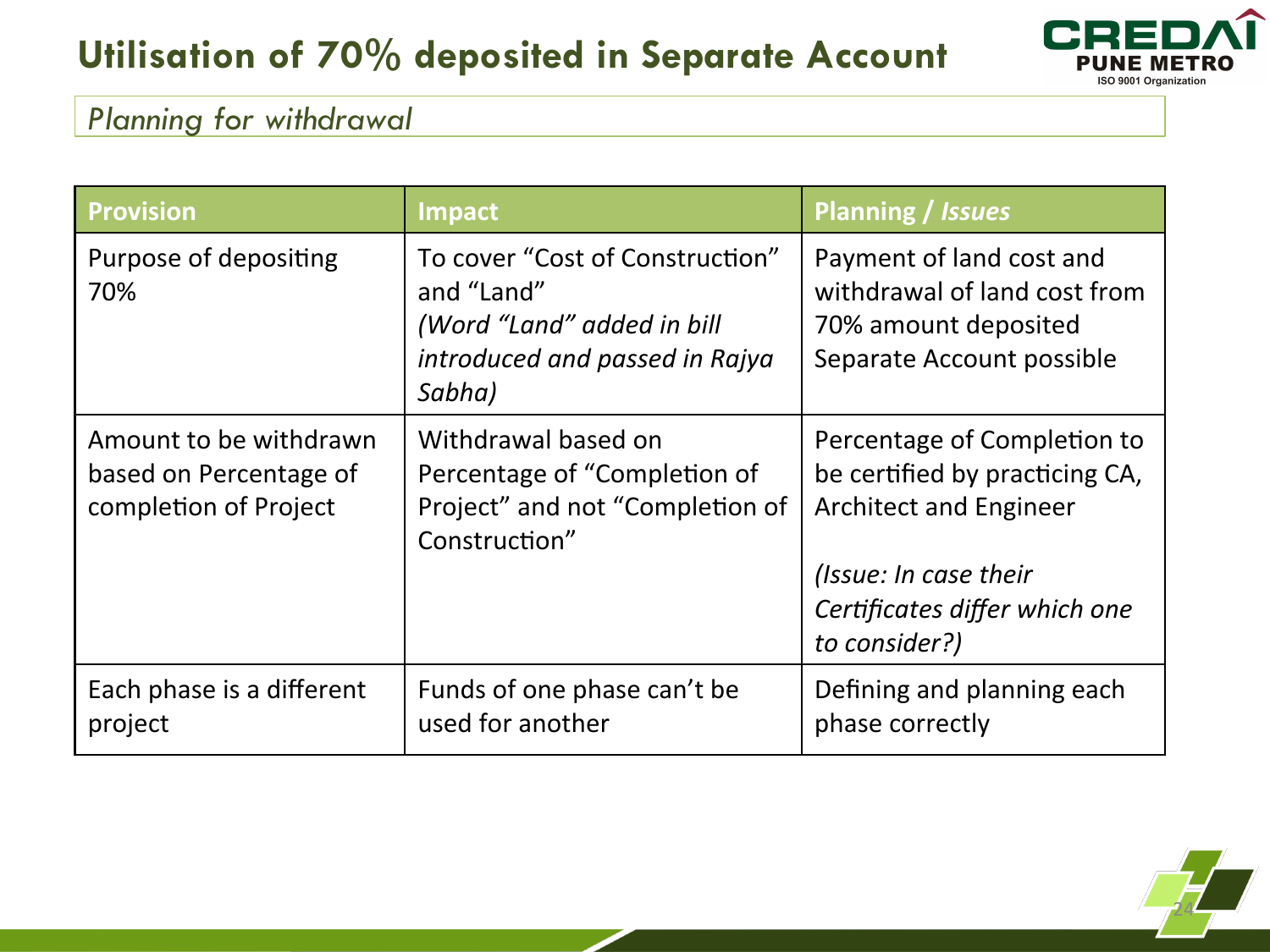## **Funding & Repayment for Real Estate Project**



### *Utilisation of 70% for Interest and Repayment*

| <b>Provision</b>                                                          | <b>Impact</b>                                                                                       | <b>Planning / Issues</b>                                                                              |
|---------------------------------------------------------------------------|-----------------------------------------------------------------------------------------------------|-------------------------------------------------------------------------------------------------------|
| 70% amount received from<br>"allottees" to be kept in<br>separate account | <b>Bank Funding for</b><br>Construction                                                             | It seems this need not be<br>deposited in the Separate<br>Account in which 70%<br>amount is deposited |
| 70% amount received from<br>"allottees" to be kept in<br>separate account | Funds from Sale of<br>partnership / equity stake of<br>the firm / company to<br>Partner / Investors | It seems this need not be<br>deposited in the Separate<br>Account in which 70%<br>amount is deposited |
| Payment of Interest                                                       | Cost of Project should<br>include all costs including<br><b>Interest Cost</b>                       | Interest can be withdrawn<br>from 70% portion                                                         |

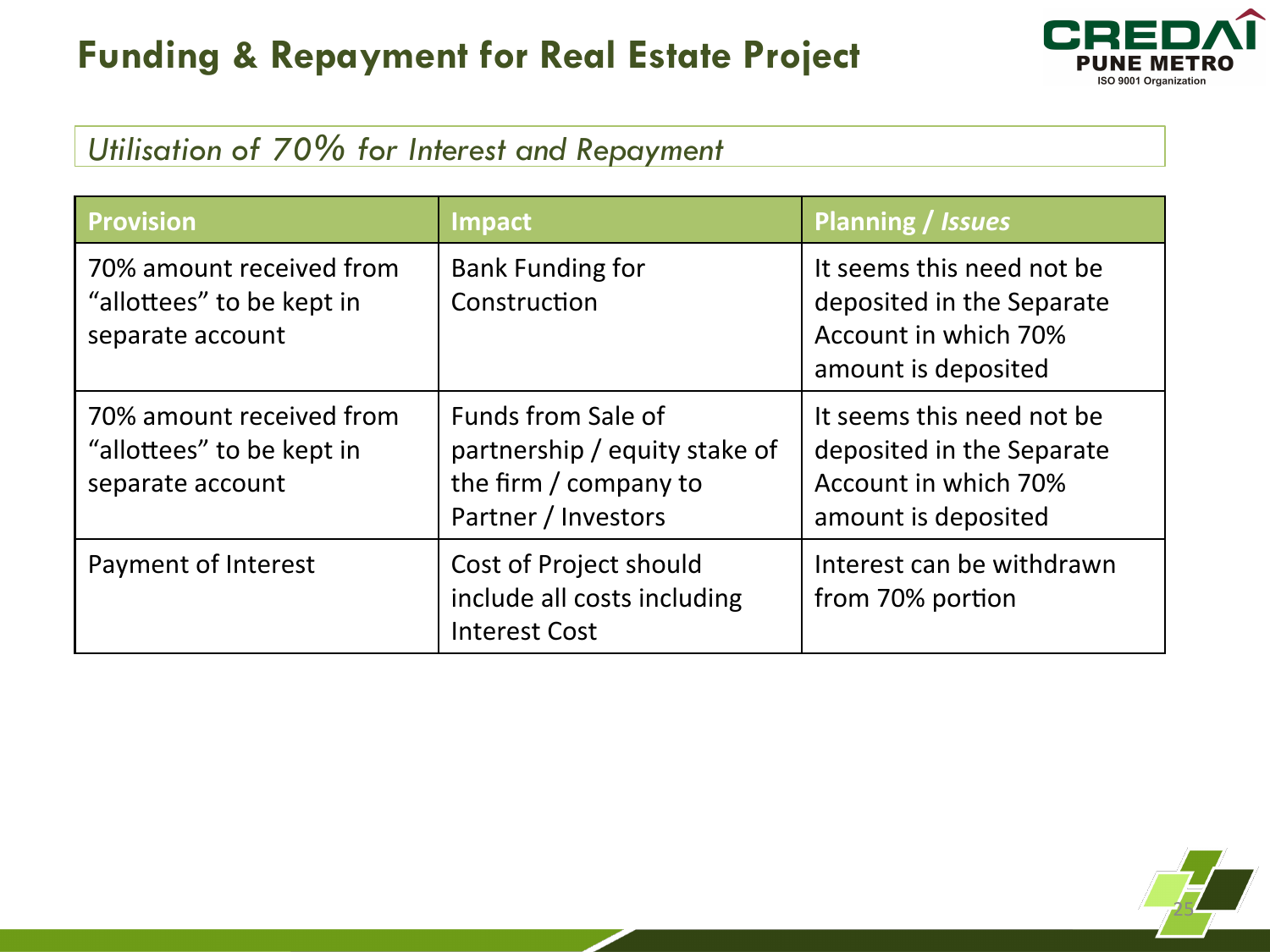### **Cancellation of Agreement**



### *Cancellation Clauses of Booking & Agreement need to drafted carefully*

| <b>Provision</b>                                                        | <b>Impact</b>                                                                                                                                                       |
|-------------------------------------------------------------------------|---------------------------------------------------------------------------------------------------------------------------------------------------------------------|
| <b>Conditions of Cancellation</b>                                       | Promoter can cancel only in terms of <b>agreement</b><br>for sale                                                                                                   |
| Conditions for allottee for approaching<br>authority for relief         | If Cancellation is not as per terms of<br>1.<br>agreement<br>Is unilateral<br>2.<br>Without sufficient cause<br>3.<br>Note: All the conditions have to be satisfied |
| Delay in payment by allottee of cost of<br>flat and all related charges | Promoter can charge interest at prescribed rate                                                                                                                     |
| <b>Compensation to Promoter</b>                                         | No provision of compensation to Promoter even<br>in case of repeated defaults by allottee                                                                           |

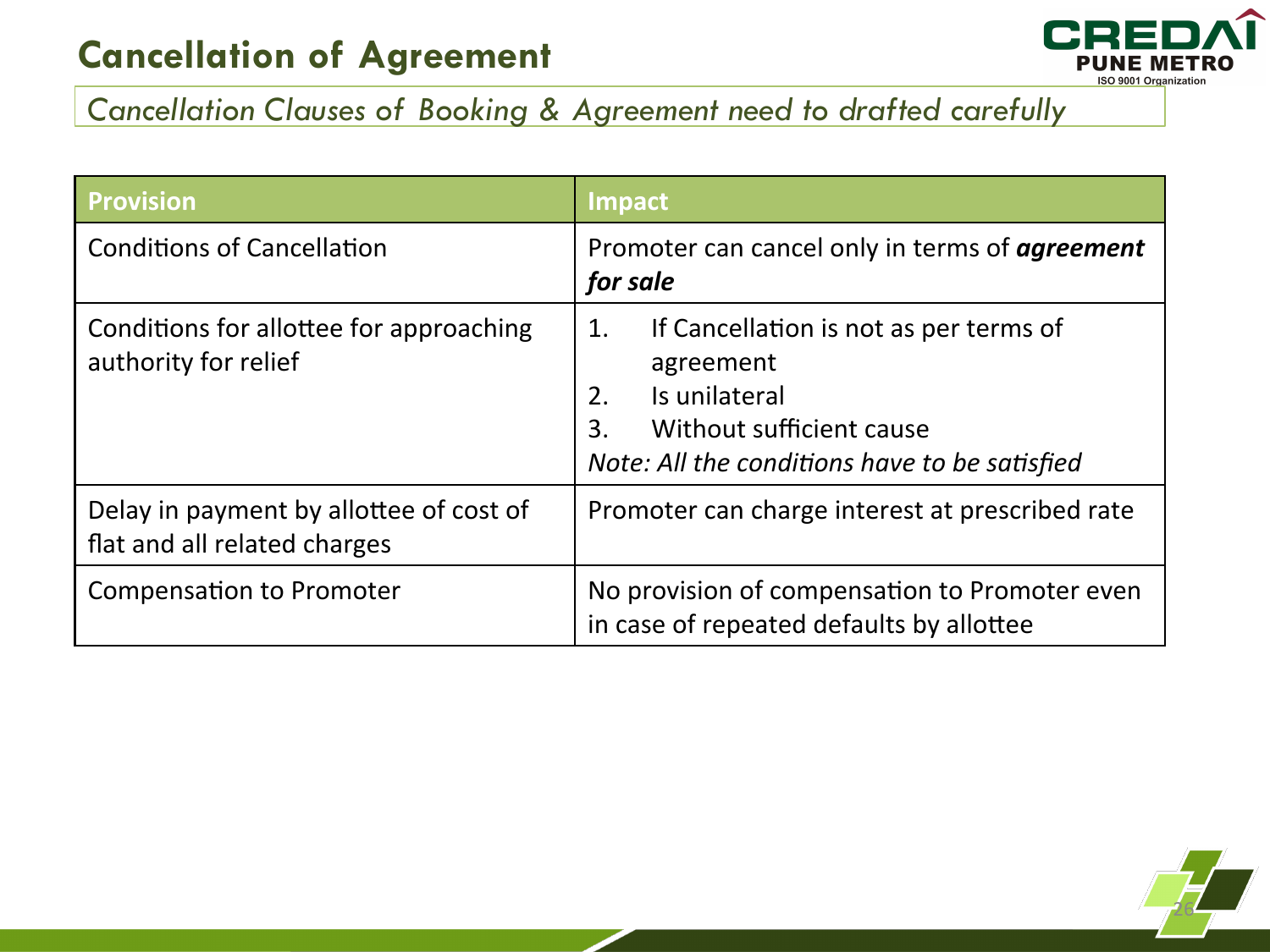

27 

### *Understand nature of consent for addition/alteration*

| <b>Provision</b>                                                                                                                                                         | <b>Impact</b>                                                                                                                                                                                                                                             |
|--------------------------------------------------------------------------------------------------------------------------------------------------------------------------|-----------------------------------------------------------------------------------------------------------------------------------------------------------------------------------------------------------------------------------------------------------|
| Promoter fails or <i>is unable</i> to give<br>possession:<br>In accordance with terms of<br>the Agreement                                                                | If Allottee wishes to withdraw:<br>Interest at rate as may be prescribed AND<br>compensation                                                                                                                                                              |
| By date as per Agreement or<br>Due to Discontinuance of<br>business as developer<br>Due to <b>Suspension</b> or<br><b>Revocation of Registration</b><br>Any other reason | If Allottee wishes to continue:<br>Interest at rate as may be prescribed for every month<br>of delay till date of possession                                                                                                                              |
| Loss due to defective Title of Land                                                                                                                                      | Promoter shall compensate allottee for loss caused to<br>him (i.e. Promoter) due to defective Title in Land                                                                                                                                               |
| <b>Rectification of Defects after</b><br>possession                                                                                                                      | Defects <b>'brought to notice'</b> within 5 years to be<br>rectified without cost within 30 days<br><b>Defects covered:</b><br>- Structural<br>- Workmanship<br>- Quality or Provision of services<br>- Any other obligation of promoter as per Agreement |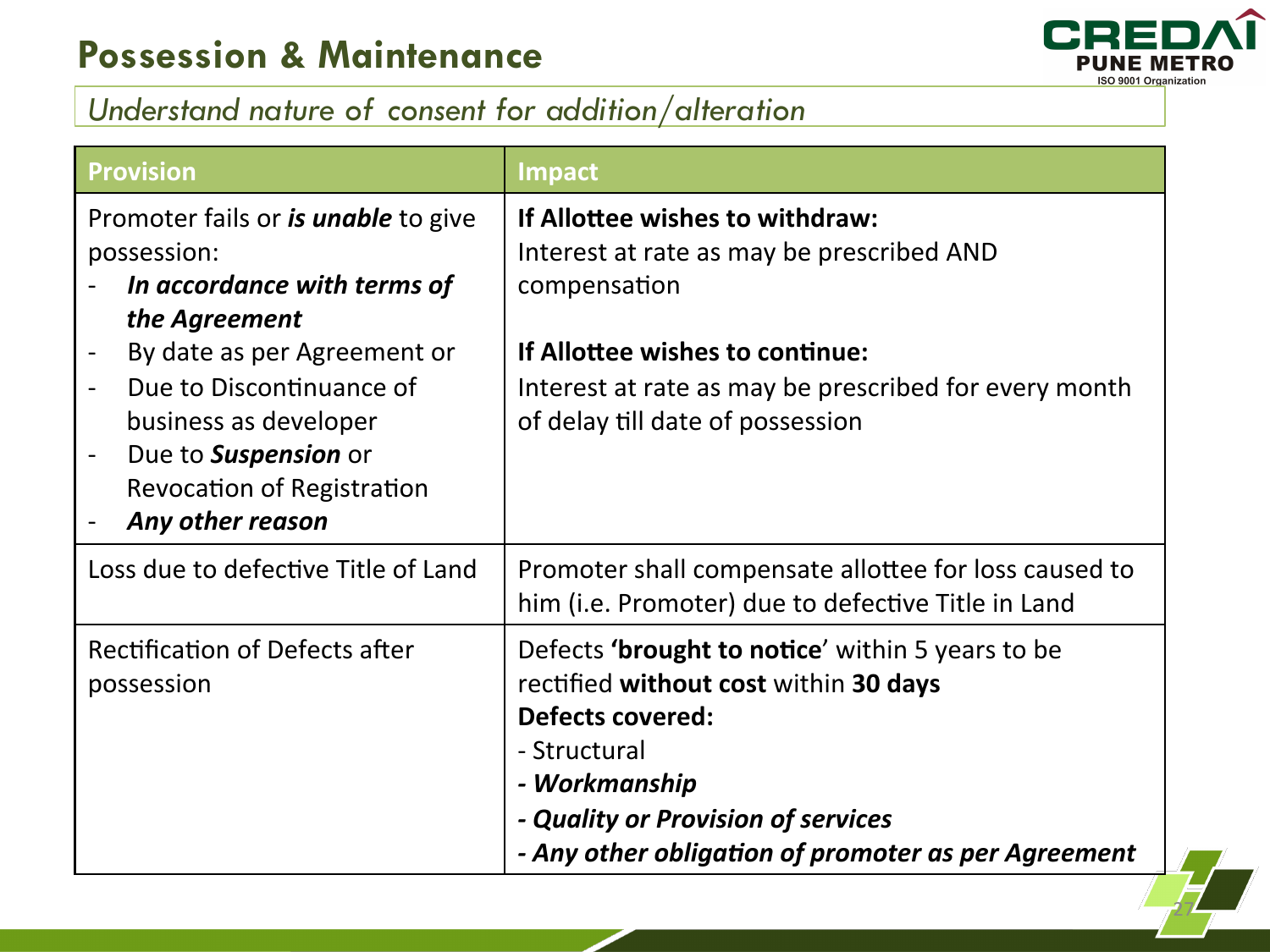## **Formation of Society & Conveyance**



#### *Both Promoter and Allottees to ensure formation of Society and Conveyance*

| <b>Provision</b>                                                                      | <b>Impact</b>                                                                                                                                                                                                                                          |
|---------------------------------------------------------------------------------------|--------------------------------------------------------------------------------------------------------------------------------------------------------------------------------------------------------------------------------------------------------|
| <b>Registration of Project</b>                                                        | Proforma of Conveyance Deed has to be submitted at<br>the time of Registration of Project                                                                                                                                                              |
| <b>Formation of Society</b>                                                           | Promoter to enable formation of Association/Society/<br>Federation as per Local Laws.<br>In absence of Local Laws, the Association of Allottees<br>can can form a Society within 3 months of majority of<br>allottees booking property in the project. |
| Time for Conveyance Deed                                                              | In case no timeline specified in Local Laws: Within 3<br><b>months</b> of date of issue of Occupancy Certificate                                                                                                                                       |
| <b>Responsibility of Promoter</b><br>(Also Refer slide 'Possession &<br>Maintenance') | The responsibilities of Promoter are till conveyance of<br>Apartment to allottees or the Common Areas to the<br>Association of Allottees. Responsibility for structural or<br>other defects continues even after Conveyance.                           |
| Responsibility of Allottee<br>(Also Refer slide: 'Filing of<br>Complaints')           | Every allottee must participate in the registration of<br>conveyance deed. Promoter or Association of Allottees<br>can file a complaint to Authority for failure of Allottee.                                                                          |

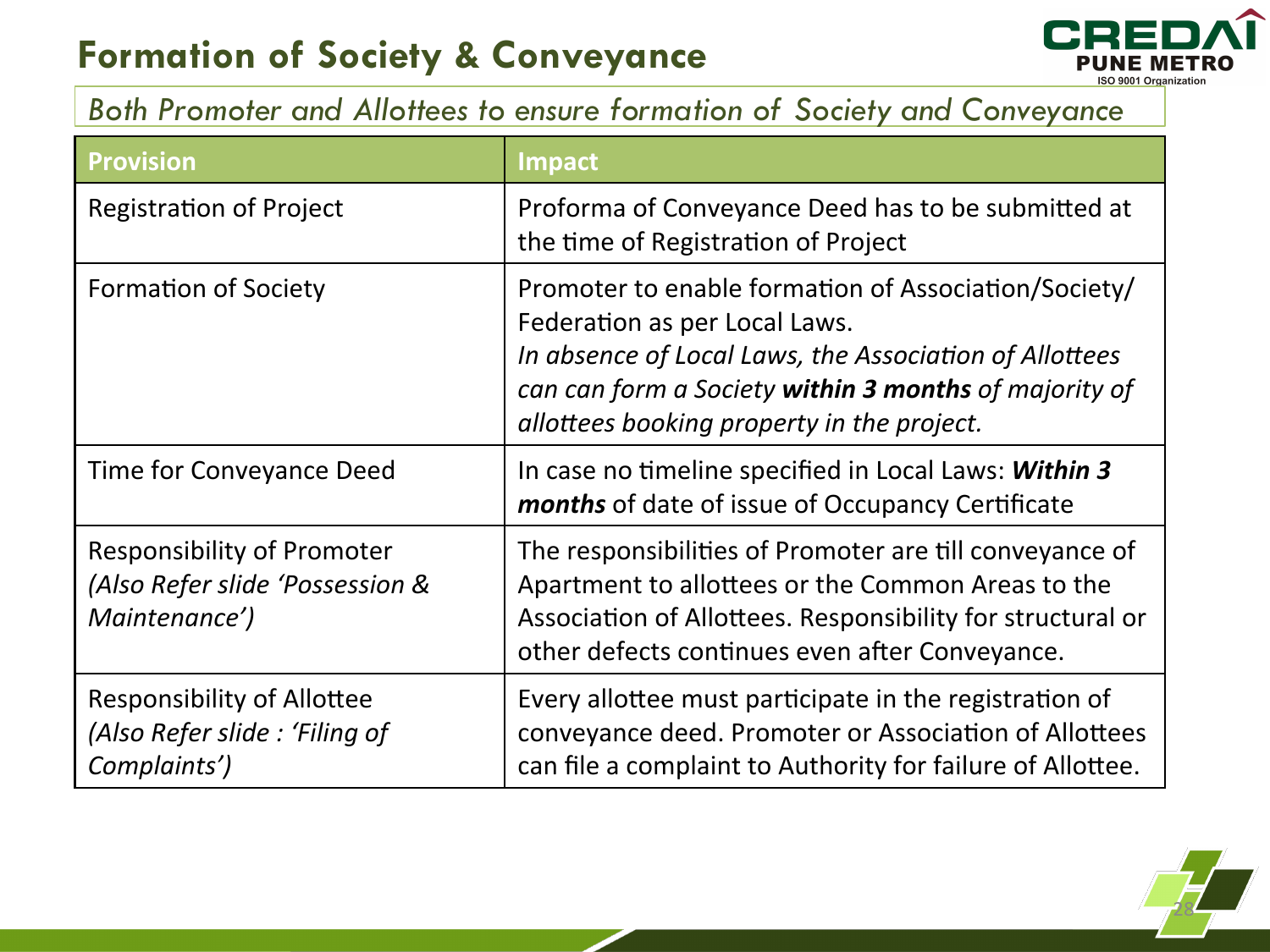## **Filing of Complaints**



29 

### *Any Aggrieved Person can file complaint to Authority*

| <b>REGULATORY AUTHORITY</b>                   | <b>Penalty</b>                                                                                                                                                                                                                                                |
|-----------------------------------------------|---------------------------------------------------------------------------------------------------------------------------------------------------------------------------------------------------------------------------------------------------------------|
| Who can file                                  | Any Aggrieved Person<br>Note: Following can also file a complaint:<br>- Association of Allottees<br>- Registered Voluntary Consumer Association                                                                                                               |
| <b>Basis for filing complaint</b>             | Violation or Contravention of provisions of the Act, Rules<br>of Regulations                                                                                                                                                                                  |
| <b>Against Whom can Complaint</b><br>be filed | - Promoter<br>- Allottee<br>- Real Estate Agent                                                                                                                                                                                                               |
| Interim Orders during enquiry                 | Authority can pass Restraining Orders without giving<br><b>notice</b> if it deems fit where it is of the opinion that an act<br>has been committed or continuing to committed or about<br>to be committed in contravention of the Act, Rules,<br>Regulations. |
| Power to issue directions                     | Authority may issues such directions to Promoter,<br>Allottee, Real Estate Agent as considers necessary to<br>discharge its functions under the Act                                                                                                           |
| <b>Competition Commission</b>                 | Authority has powers to suo-moto make a reference to<br>the Competition Commission of India                                                                                                                                                                   |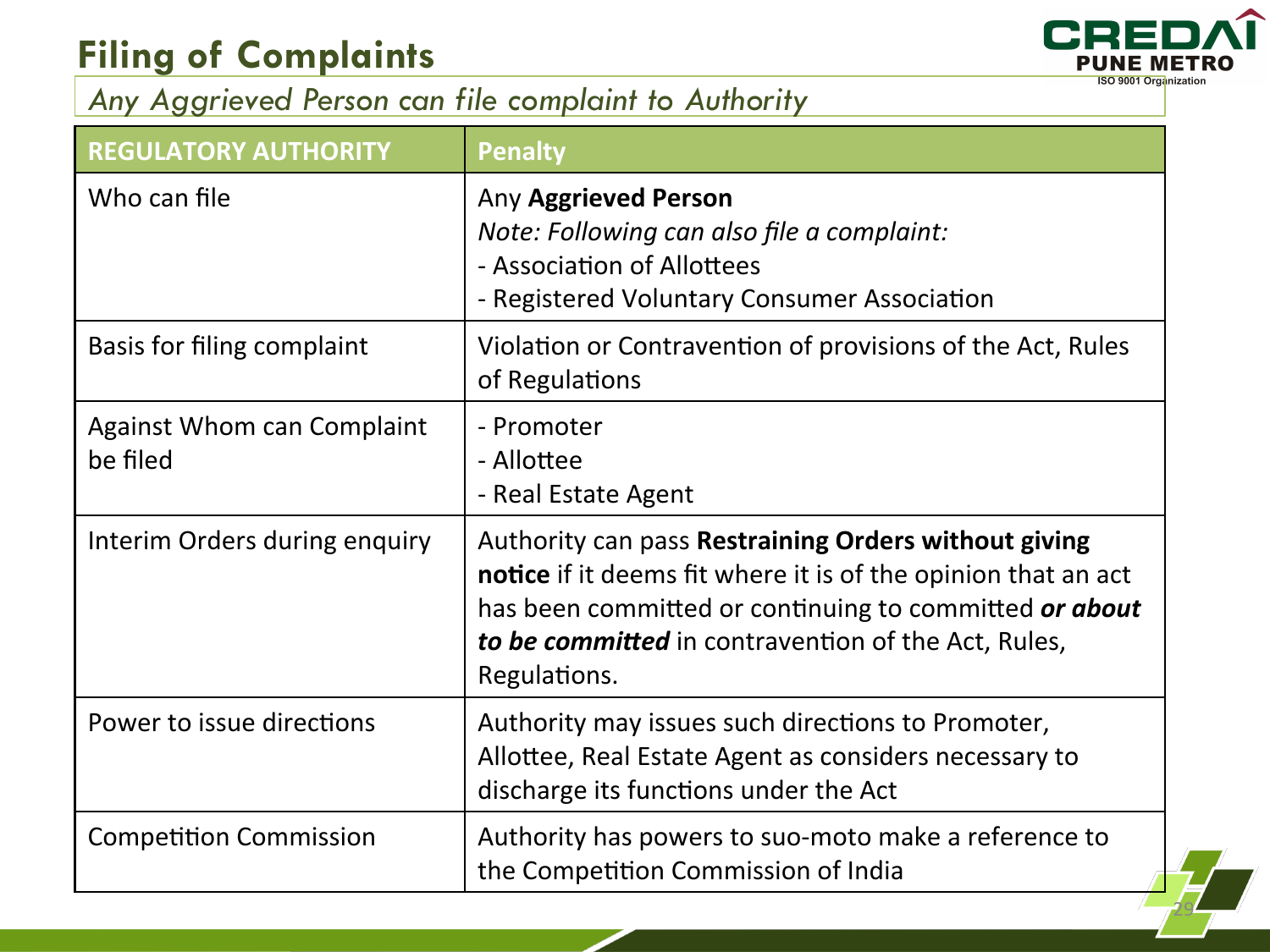## **Penalties on Promoter by Authority & Tribunal**



*Penalty for contravention can also include imprisonment* 

| <b>REGULATORY AUTHORITY</b>                                                                                                 | <b>Penalty</b>                                                                               |
|-----------------------------------------------------------------------------------------------------------------------------|----------------------------------------------------------------------------------------------|
| Not taking Prior registration u/s 3                                                                                         | Upto 10% of Estimated Cost of the Project as decided<br>by the Authority (See Note 1)        |
| Not paying Penalty imposed as<br>above<br>Or<br>Continues to violate Sec 3                                                  | - Imprisonment upto 3 years<br>- Further penalty of 10% of project cost<br>- Or both         |
| Giving false information or<br>contravening provisions of Sec 4                                                             | Upto 5% of Estimated Cost of the Project as decided<br>by the Authority                      |
| Contravening any other provision<br>other than Sec 3 and 4                                                                  | Upto 5% of Estimated Cost of the Project as decided<br>by the Authority                      |
| <b>APPELLATE TRIBUNAL</b>                                                                                                   | <b>Penalty</b>                                                                               |
| Promoter fails to comply with, or<br>contravenes any of the orders,<br>decisions or directions of the<br>Appellate Tribunal | - Imprisonment upto 3 years<br>- Penalty of 10% of project cost<br>- Or both<br>(See Note 2) |

*Note: 1)* The estimated cost of the Project will be not as declared by the promoter but as decided by the Authority for purpose of penalty provisions

2) Appeal will be heard only after deposit of 30% of penalty or such higher percent as decided by *the Tribunal or amount to be paid to allottee including interest & compensation or both*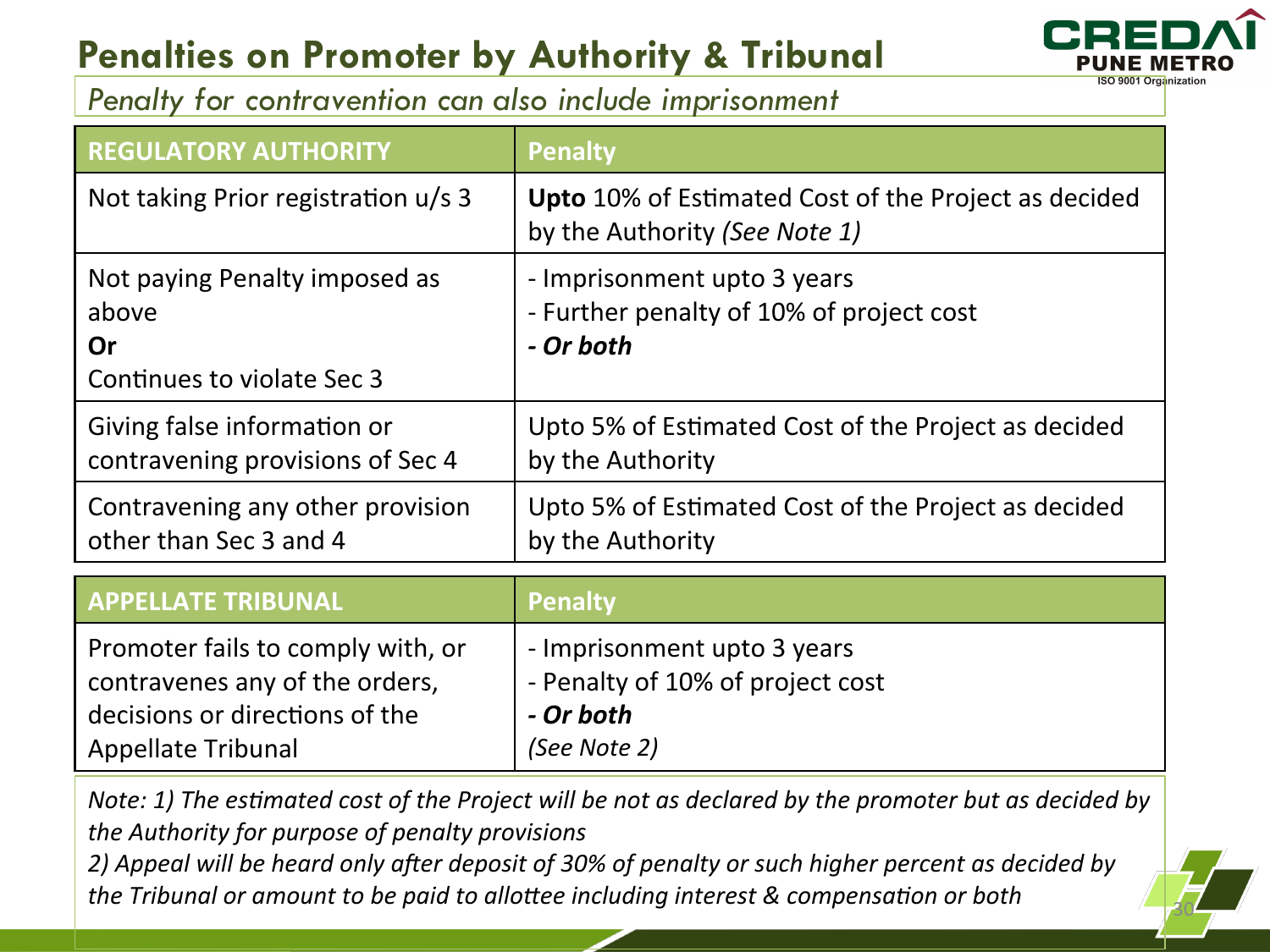## **Cases pending in Consumer Court can be transferred**



In addition to Penalty to Authority, Compensation is to be paid to the allottee

#### **Provision**

Cases pending on the date of commencement of the Act with following can be transferred to Authority with their permission:

Consumer Disputes Redressal Forum

Consumer Disputes Redressal Commission

National Consumer Redressal Commission

The cases related to matters under only 4 sections can be transferred to Authority:

Sec 12: Advertisement / Prospectus

Sec 14: Sanction Plan

Sec 18: Return of Amount and Compensation

Sec 19: Rights & Duties of Allottees

Authority to appoint Adjudicating Officer to hold inquiry for granting compensation and dispose off the case in 60 Days

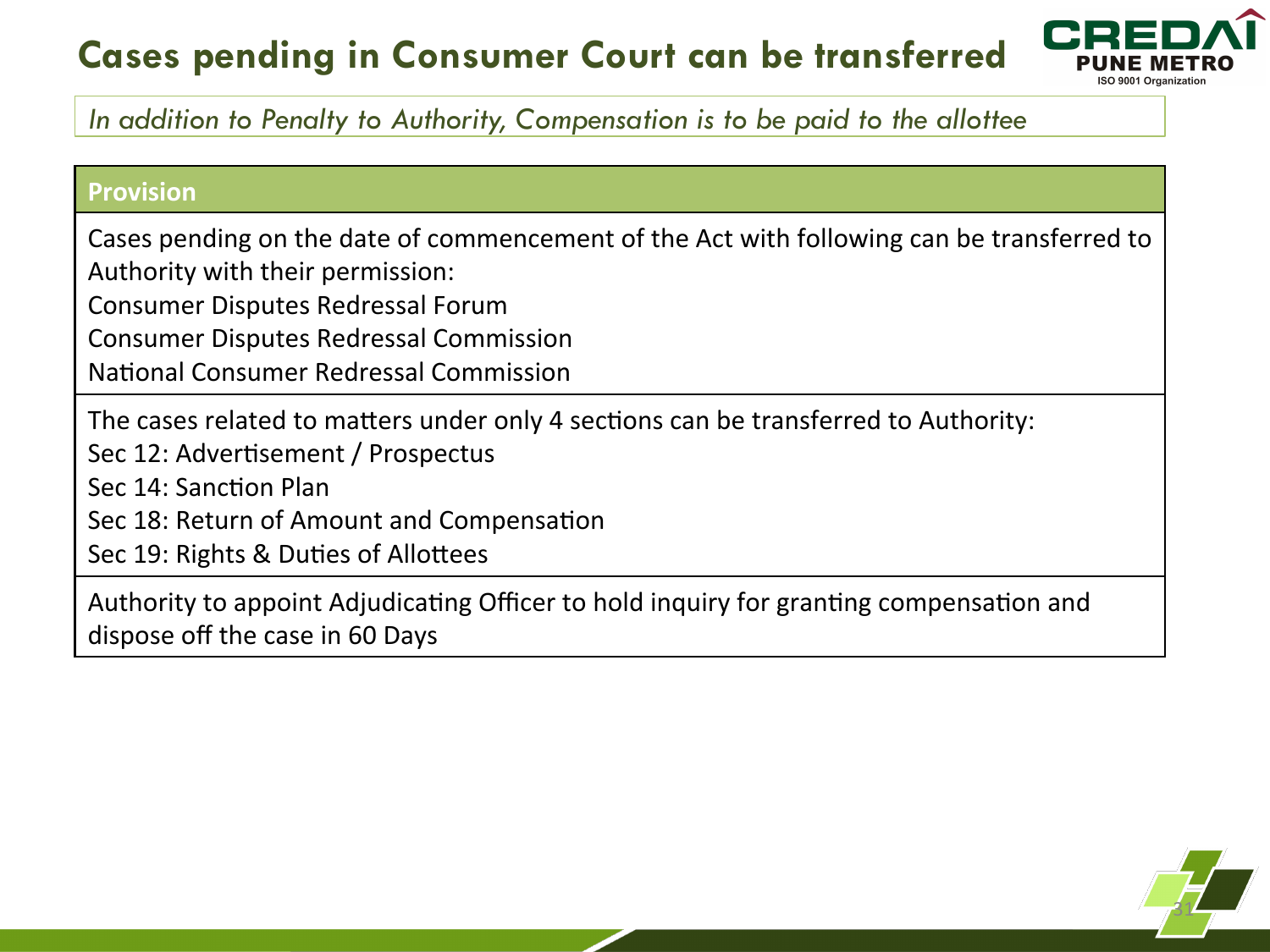### **Real Estate Agents**



32 

### *Agents have to register and can be fined/imprisoned for contraventions*

| <b>Provision</b>                                               | <b>Impact</b>                                                                                                                                                                                                                                                                                                  |
|----------------------------------------------------------------|----------------------------------------------------------------------------------------------------------------------------------------------------------------------------------------------------------------------------------------------------------------------------------------------------------------|
| Registration                                                   | Every person who wants to be an Agent has to register with<br>the Authority before facilitating any sale of property                                                                                                                                                                                           |
| <b>Registration Number</b>                                     | Every agent to quote his Registration number in every sale<br>facilitated by him.                                                                                                                                                                                                                              |
| Duties of Agent                                                | - Not facilitate sale or purchase of any property which is not<br>registered with Authority<br>- Maintain prescribed Books and Records<br>- Not involve himself in unfair trade practice<br>- Facilitate possession of any documents or information that<br>the allottee is entitled to at the time of booking |
| Penalties for contravening<br>provisions of the Act            | Penalty of Rs 10,000 per day for which default continues upto<br>5% of cost of the property facilitated by him                                                                                                                                                                                                 |
| Penalties for contravening<br>orders of Authority              | Penalty as prescribed by Authority per day for which default<br>continues upto 5% of cost of the property facilitated by him                                                                                                                                                                                   |
| Penalties for contravening<br>provisions Appellate<br>Tribunal | Penalty as prescribed by Authority per day for which default<br>continues upto 10% of cost of the property facilitated by him<br>or with imprisonment upto 1 year or Both                                                                                                                                      |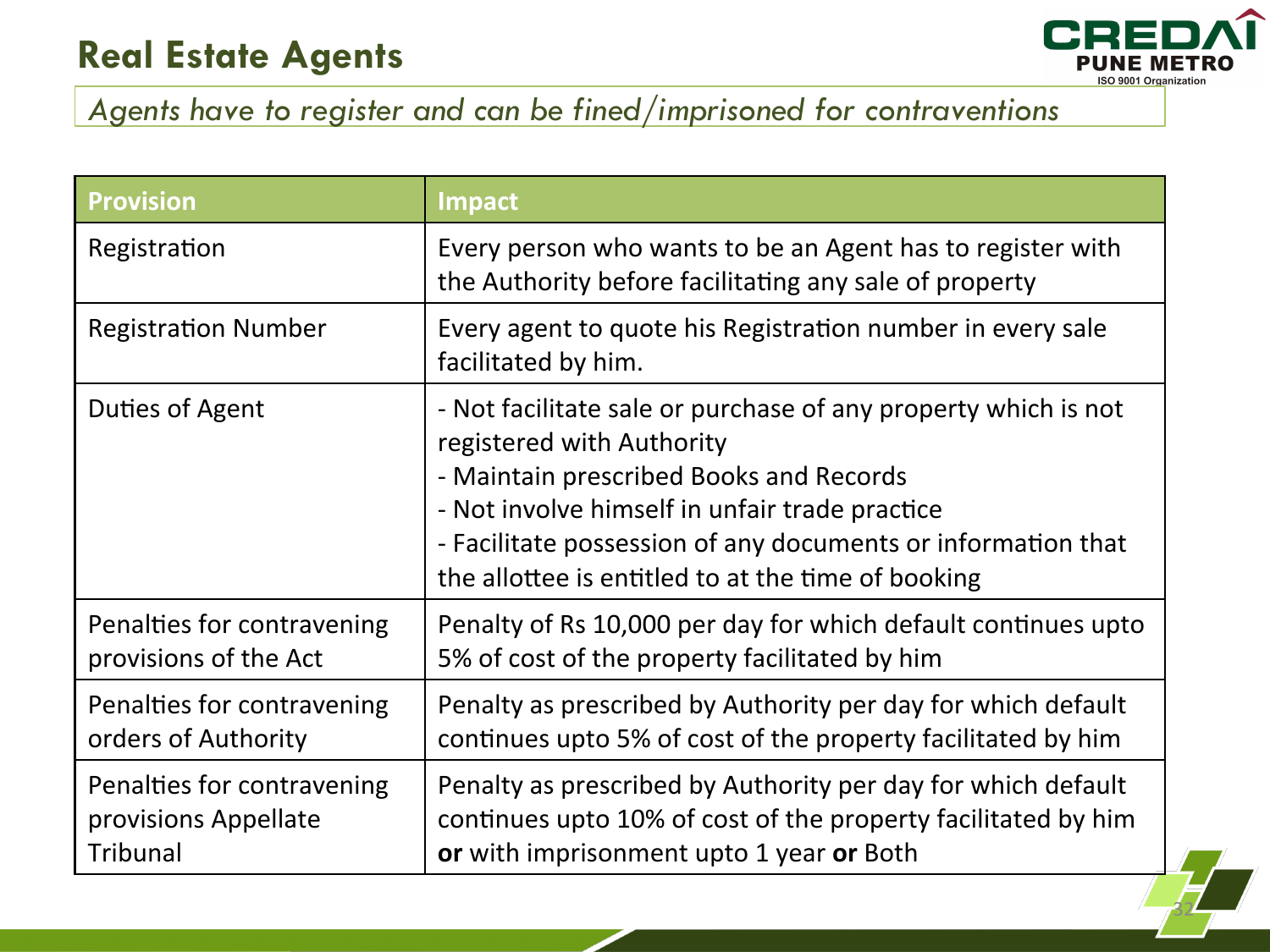

### *Key Provisions which will impact Cost of Project*

| <b>Provision</b>                                                  | <b>Impact</b>                                                                                                                                                                            |
|-------------------------------------------------------------------|------------------------------------------------------------------------------------------------------------------------------------------------------------------------------------------|
| Plan submission for Project<br>Registration                       | Cost of all consultants will have to be incurred upfront as<br>Registration with Authority will require detailed Plans                                                                   |
| Sale of Project after Registration                                | Capital of Promoter is likely to get locked for the 1-2 years from<br>Land Acquisition to Launch of Project after sanction and<br>registration with RER Authority                        |
| Entire Project to be sanctioned<br>at start                       | Change in Layout will require permission of 2/3 <sup>rd</sup> allottees; hence<br>Promoters may have to pay all premiums and charges upfront<br>and get full layout sanctioned           |
| Deposit of 70% collection from<br>allottees into Separate Account | Capital can be withdrawn in proportion to completion of the<br>Project and hence will get locked up even after launch                                                                    |
| Insurance                                                         | Title Insurance, Project Insurance and any other Insurance as may<br>be prescribed by the Authority will add to the cost of the Project                                                  |
| Completion within time                                            | Since there may be penalties for delayed possession, Developer<br>will have to invest in new technology, better contractors etc.                                                         |
| 5 Year Warranty                                                   | Promoter will have to rectify all defects upto 5 years from<br>possession free of cost                                                                                                   |
| Compliance with the Act                                           | Promoter will have to employ qualified internal team to monitor<br>compliance under the Act as well as appoint experienced<br>Consultants for review as the penalty for defaults is huge |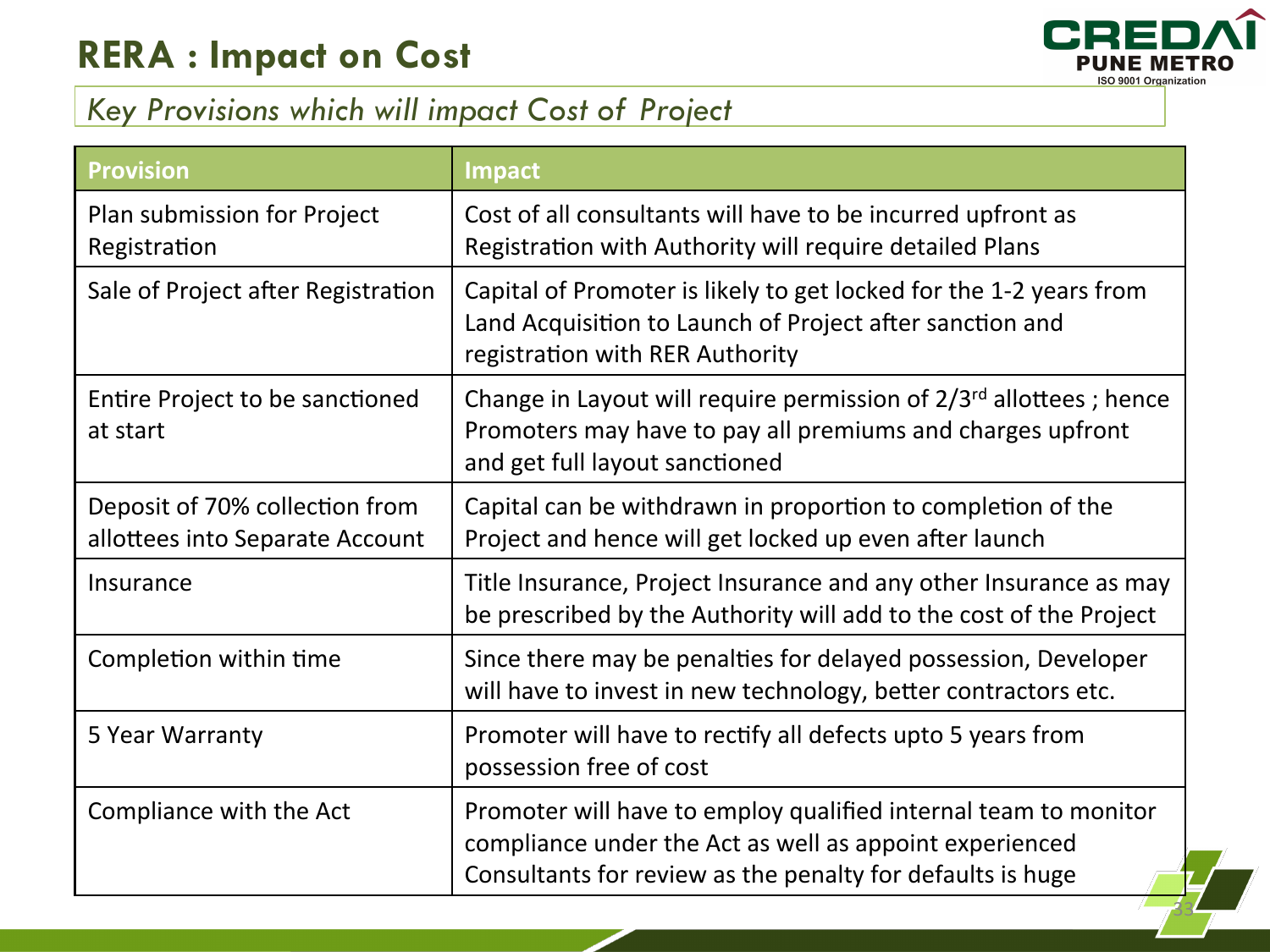## **Preparing for RERA**



### *Key Activities for Developers before commencement of RERA*

| <b>Provision</b>                                | <b>Preparation</b>                                                                                                                                                              |
|-------------------------------------------------|---------------------------------------------------------------------------------------------------------------------------------------------------------------------------------|
| <b>Changes to existing Plans</b>                | Developers need to do necessary amendments to their<br>Sanctioned Plans if required (including NA Orders, EC etc.)                                                              |
| Registration                                    | Plan to take Completion Certificate for maximum projects                                                                                                                        |
| Agreement for Sale & all legal<br>documentation | Review and redrafting of Agreement for Sale to customers in<br>view of provision of RERA                                                                                        |
| <b>Training to Staff</b>                        | Sensitizing staff as well as consultants to provisions of RERA,<br>getting their feedback on potential weak areas in compliance<br>and making suitable corrections in processes |
| <b>Marketing Material</b>                       | Detailed review of all adverting, marketing and promotional<br>material including emails, real estate portals etc. to ensure<br>accuracy of information                         |
| New Lands / Projects                            | Factoring in the additional costs, deferred cash flows etc.<br>while acquiring new land parcels / projects                                                                      |
| <b>Real Estate Agents</b>                       | <b>Awareness and Training of Agents</b>                                                                                                                                         |

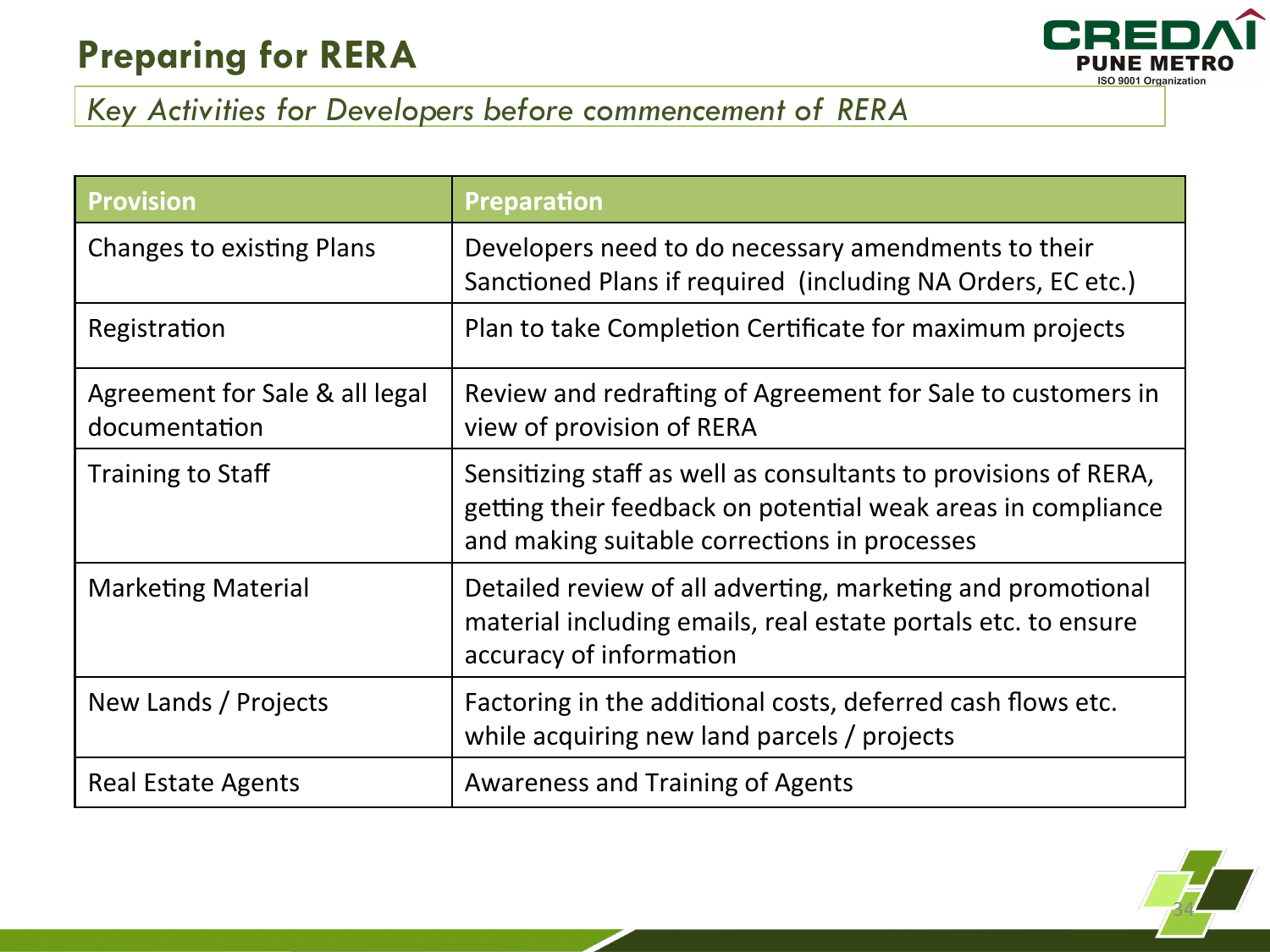### **Conclusion: Success Mantra in Era of RERA**





"Let our advance worrying become advance thinking and planning." Winston Churchill